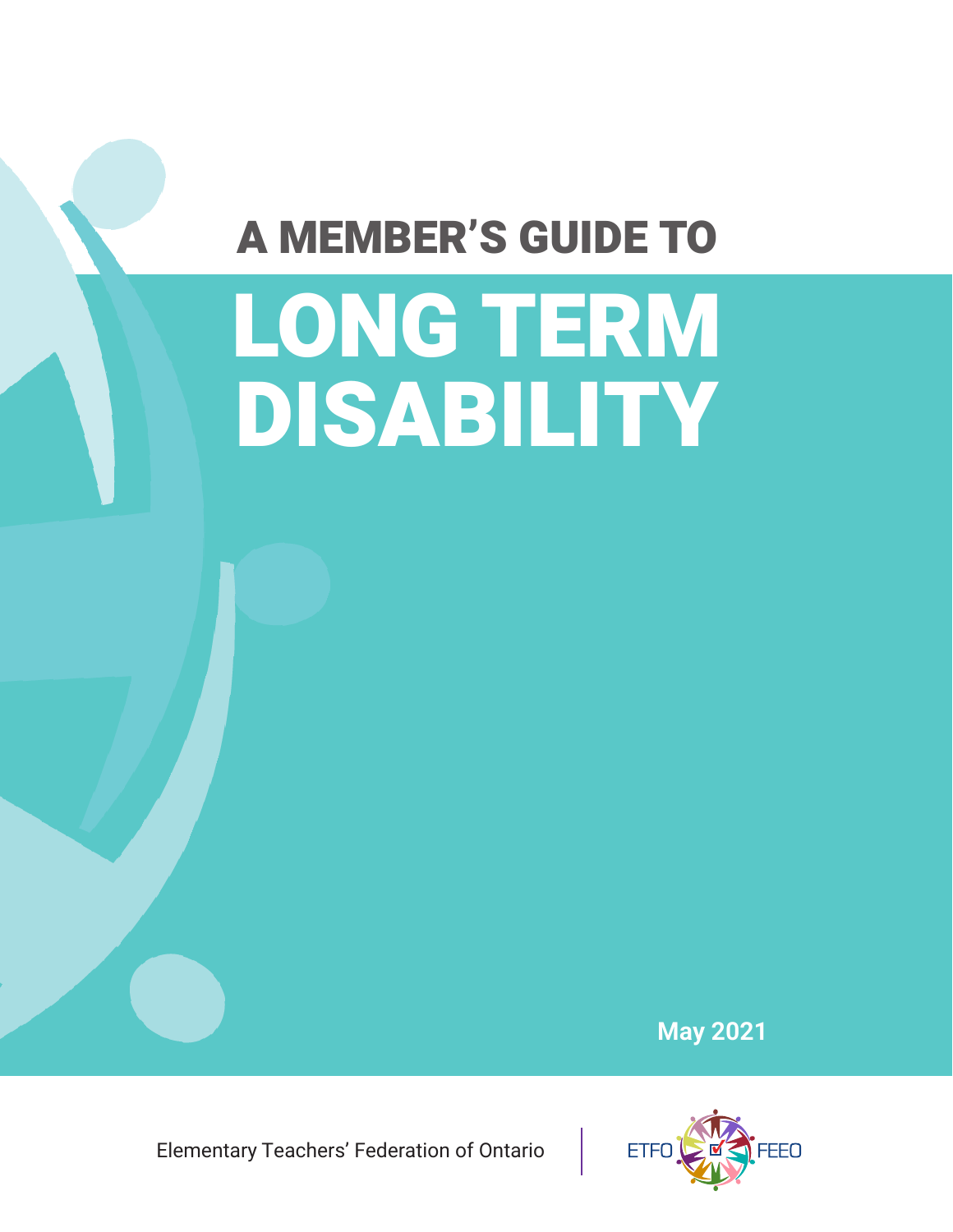The Elementary Teachers' Federation of Ontario (ETFO) is the union representing 83,000 elementary public school teachers, occasional teachers and education professionals across the province of Ontario.

Stay connected with ETFO online at:



Copyright © May 2021

All rights reserved. No part of this publication may be reproduced, stored in a retrieval system or transmitted, in any form or by any means, electronic, mechanical, photocopying, recording or otherwise, without the prior permission of the copyright owner.

**Elementary Teachers' Federation of Ontario (ETFO) 136 Isabella Street, Toronto, Ontario M4Y 0B5 416-962-3836 • 1-888-838-3836**

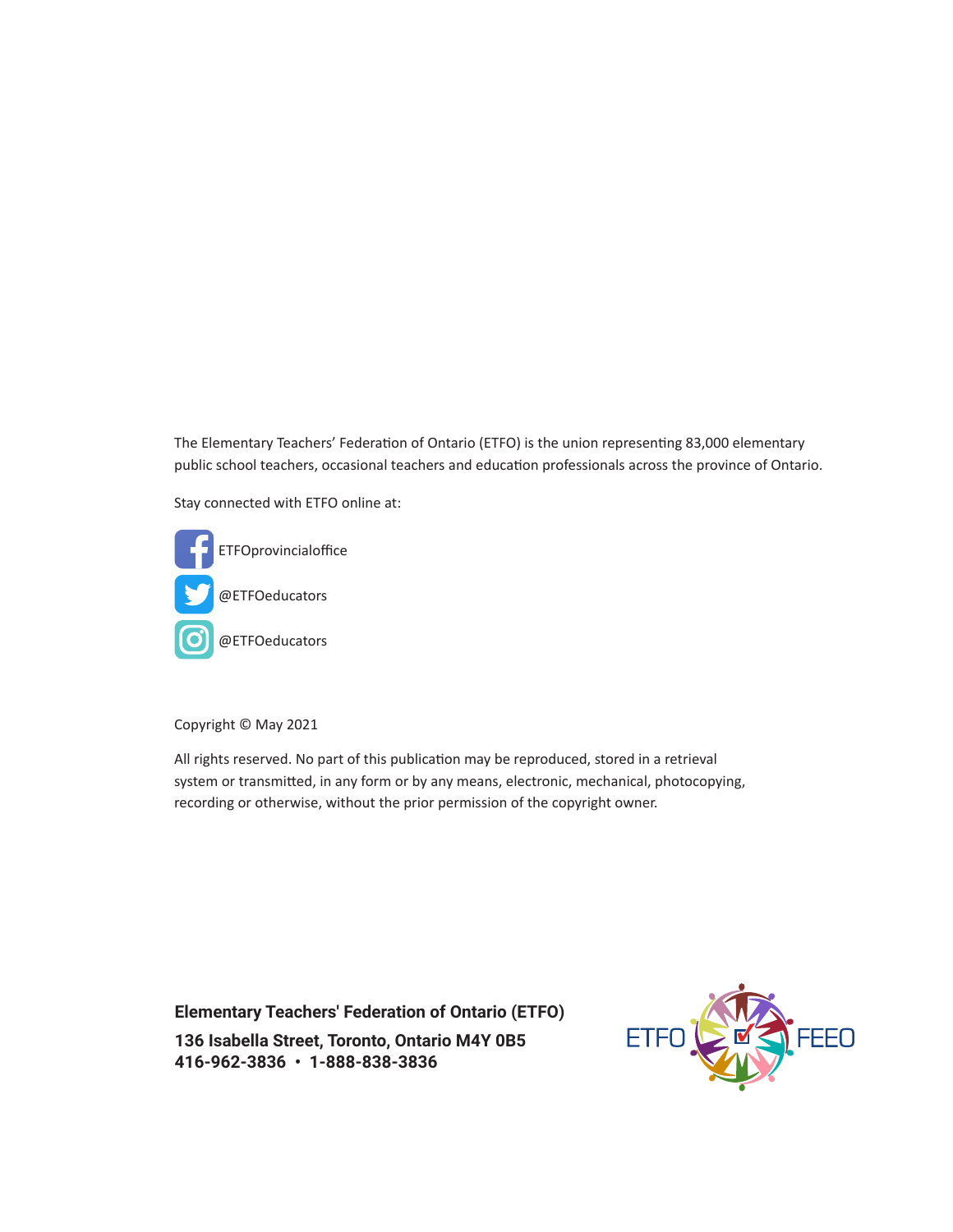# **Long Term Disability**

The ETFO provincial Long-Term Disability (LTD) plan came into effect on November 1, 2013. Each year the plan is reviewed by ETFO and the insurer to determine plan efficacy and any required rate changes. As of March 1, 2018 the plan became a common plan applicable to all members of the teaching affiliates in Ontario including ETFO, OECTA, OSSTF and AEFO. Participation in the plan is mandatory for all active full or part-time teacher local members, and most members on unpaid leaves of absence. The plan is administered by the Ontario Teachers' Insurance Plan (OTIP).

Participation in the ETFO LTD plan is mandatory and requires payment of LTD premiums from all covered members. ETFO members who have LTD coverage must continue to pay their LTD premiums while on most leaves of absence. Contact your local ETFO office for advice prior to your leave of absence to ensure your LTD coverage is not in jeopardy.

Entitlements to benefits are based on the language in the LTD policy. The LTD policy outlines the conditions you must meet in order to be approved for long-term disability benefits and to maintain your claim.

This Guide provides a generic overview of the provincial LTD plan features, the provisions of the LTD policy, Early Intervention assistance, the claim application process, appeal process for denied or terminated claims, sources of financial assistance, return to work, and the assistance that ETFO can provide to members when their LTD appeal is denied.

Many ESP/PSP and DECE members have LTD coverage under school-board owned LTD plans, separate from the provincial ETFO LTD plan. While the specific terms of those plans may differ slightly from the provincial LTD plan, the information provided in this guide will also be helpful to ESP/PSP and DECE members navigating through their LTD application and claim process. Further detailed information for ESP/PSP and DECE member plans may be obtained by contacting the LTD counsellor on duty at the ETFO provincial office.

# **Medical Accommodation Prior to LTD**

The LTD insurer will expect that members have explored all options for medical accommodation in the workplace prior to applying for LTD.

Members wishing to discuss a possible medical accommodation should first contact their ETFO local, or call the provincial office and ask to speak to the on-call counsellor in Professional Relations Services at 416-962-3836 or 1-888-838-3836.

If after a medical accommodation has been implemented in the workplace, you are unable to perform the significant duties of your specific assignment, your next step would be to apply for LTD.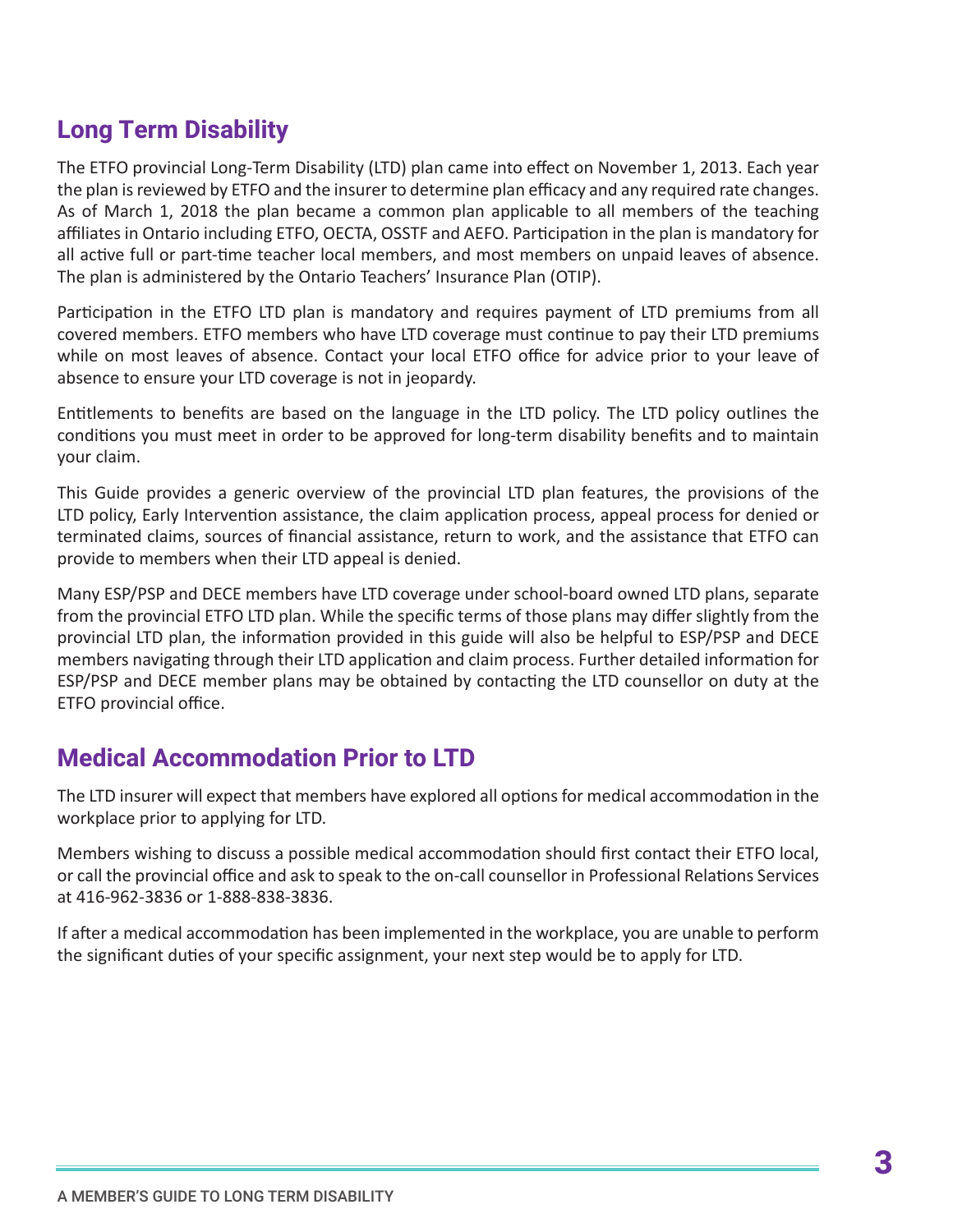# **Mandatory Early Intervention**

Early Intervention is a confidential service provided by OTIP designed to assist you in returning to work earlier, thereby shortening or preventing a long-term disability claim.

Your school board will provide your local ETFO office and OTIP with a *Notice of Prolonged Absence* once you have been off work due to illness for 15 consecutive working days or longer. An OTIP Early Intervention Rehabilitation Counsellor will contact you to offer Early Intervention assistance, dependent on the unique circumstances of your case.

# **Filing an LTD Claim**

The decision to apply for long-term disability benefits should be made in consultation with your health care practitioners, who have the best understanding of your medical condition, its implications, and whether or not you are disabled from performing the significant duties of your specific assignment.

To apply, you must complete an LTD claims kit.This may be obtained from your local ETFO office, your school board, and if necessary, directly from the LTD insurer.

There are three parts to the package that must be completed and returned to the insurer:

#### **1. Member's Statement**

This statement provides general information about you, your specific assignment, your medical condition, the treatment you are currently undergoing and any future planned treatment. It also provides the opportunity for you to describe how the condition prevents you from being able to perform the significant duties of your specific assignment. A number of consents are also included for completion.

It is important that any information you provide is accurate, and should be consistent with the information your physician(s) will be report in the *Attending Physician's Statement(s) of Disability*.

#### **2. Attending Physician's Statement of Disability**

There are two *Attending Physician's Statement of Disability* included in the claims kit: the *Attending Physician's Statement of Disability – Physical Health Condition*, and the *Attending Physician's Statement of Disability – Mental Health Condition*. If your disabling condition is a physical condition but there is also a mental condition disabling you from working, the physician must complete both *Attending Physician's Statements of Disability*. The LTD insurer will assess the member's medical condition as a whole, so it is important that all disabling conditions are reported by the physician.

#### **3. Plan Administrator's Statement**

This statement is to be completed by the LTD policy administrator. In most cases, this is either your school board or your ETFO local.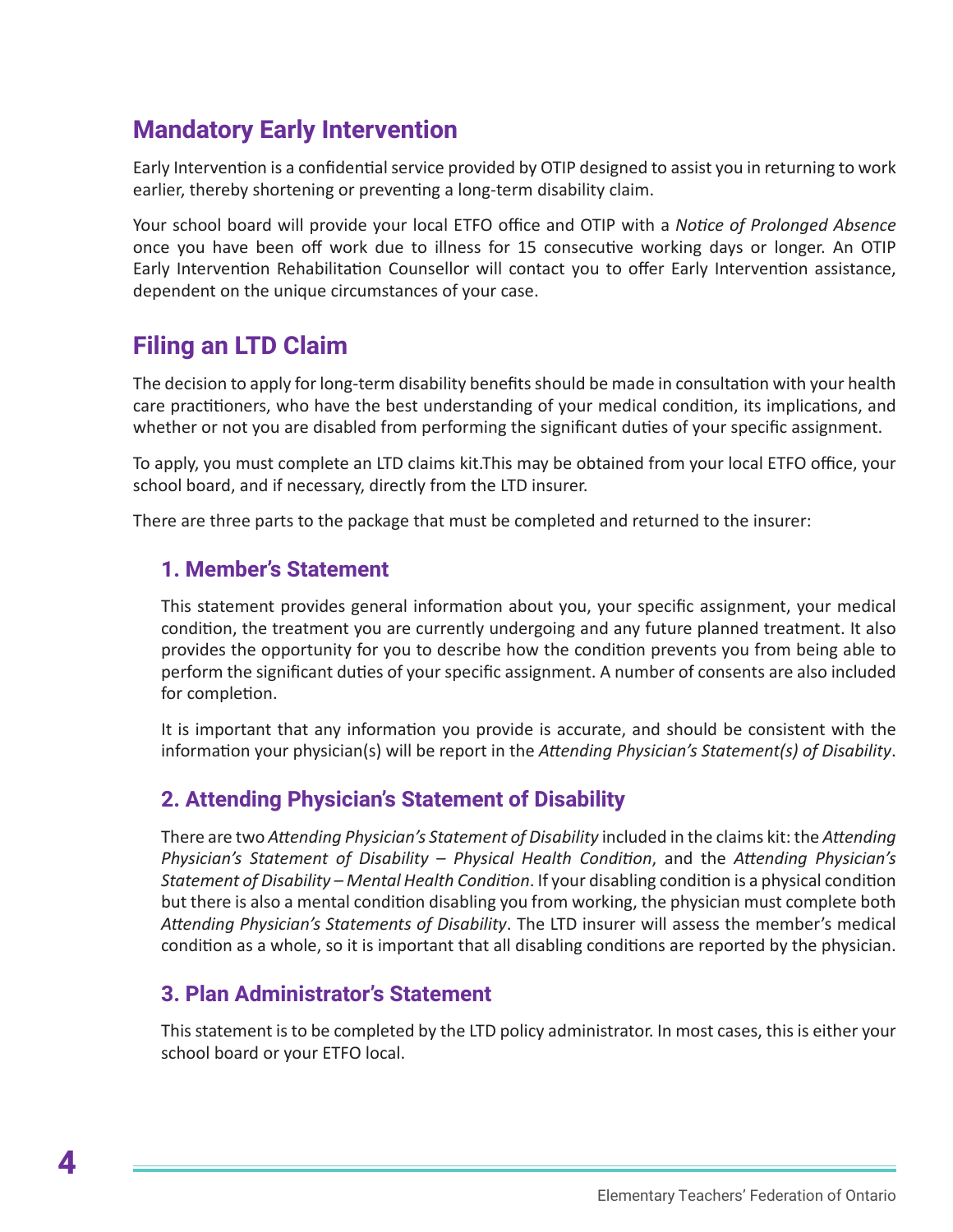# **Timing of Application and Benefits**

There is a time limit for completing an application for benefits. You must meet this deadline even if you are involved in other processes such as an approved WSIB claim, working in an accommodated partial assignment, seeking other medical accommodation or pursuing grievance arbitration. If you are having difficulty with this, contact your ETFO local.

The LTD policy has a waiting period or elimination period between the start of the disability and the start of benefit payments (see Plan Features). The waiting period begins from the date you stop working until the later of 110 working days or the expiration of your sick leave (S/L) and short-term disability leave (STDL) days. **The LTD plan requires members to submit a claim within six months of the date of disability, or no later than six months after the end of the waiting period.** In specific claim circumstances where a WSIB claim has been established, the absolute deadline for submitting a claim is 24 months after the date of the workplace accident. OTIP is not liable for a claim that is not initiated within this time frame.

During the waiting period, a member may access paid sick leave (at 100% of salary), short-term disability leave (at 90% of salary) or Employment Insurance sick benefits.

LTD benefits will not be approved unless the LTD carrier accepts that total disability persisted continuously from the date of disability, through the waiting period, and beyond.

Pursuing reasonable and customary treatment on a regular basis from the date of disability, through the waiting period, and beyond, is critical for a successful claim.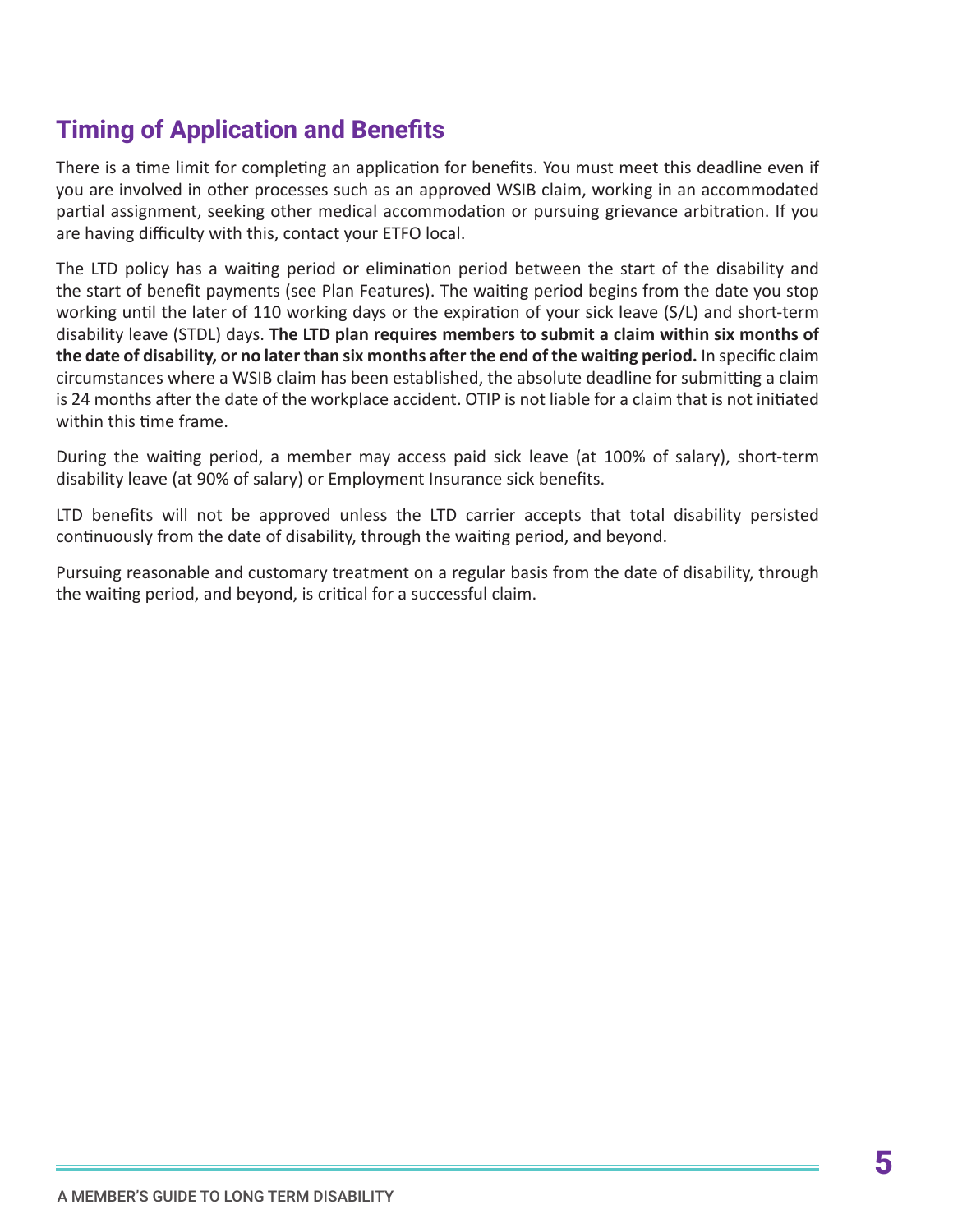# **Plan Features**

The chart below outlines the plan features as of January 1, 2020.

| <b>Benefit Level</b>                           | 50% of monthly gross earnings                                                                                                                                                                                                                                                                                    |
|------------------------------------------------|------------------------------------------------------------------------------------------------------------------------------------------------------------------------------------------------------------------------------------------------------------------------------------------------------------------|
| Maximum Monthly Benefit                        | A benefit is based on a maximum annual salary<br>of \$150,000                                                                                                                                                                                                                                                    |
| <b>Benefit Tax Status</b>                      | Non-taxable                                                                                                                                                                                                                                                                                                      |
| <b>Waiting (Elimination) Period</b>            | The later of 110 working days or expiration of sick leave<br>and in no event more than 24 months                                                                                                                                                                                                                 |
| <b>Initial Assessment Period</b>               | 24 months                                                                                                                                                                                                                                                                                                        |
| Cost of Living Adjustment (COLA)               | On January 1 immediately following the Covered<br>Member's Initial Assessment period and on each<br>January 1 thereafter, the member benefit including any<br>prior cost of living adjustments, will be increased by<br>the lesser of 2% or the actual increase in the All Canada<br><b>Consumer Price Index</b> |
| <b>Termination of Benefits</b><br>and Coverage | A member's benefits and coverage under the policy<br>terminates on the earliest of the following:<br>the end of the month in which the Covered<br>$\bullet$<br>Member attains age 65;<br>The date the Covered Member is first entitled<br>$\bullet$<br>to a 60% unreduced service pension from OTPP<br>or OMERS  |
| Mandatory Early Intervention                   | Early Intervention services occur in the early stages of a<br>medically related absence from work prior to the start<br>of the benefit period.                                                                                                                                                                   |

**Please Note:** Members who were disabled prior to January 1, 2020 will continue coverage under the LTD policy in place on their date of disability.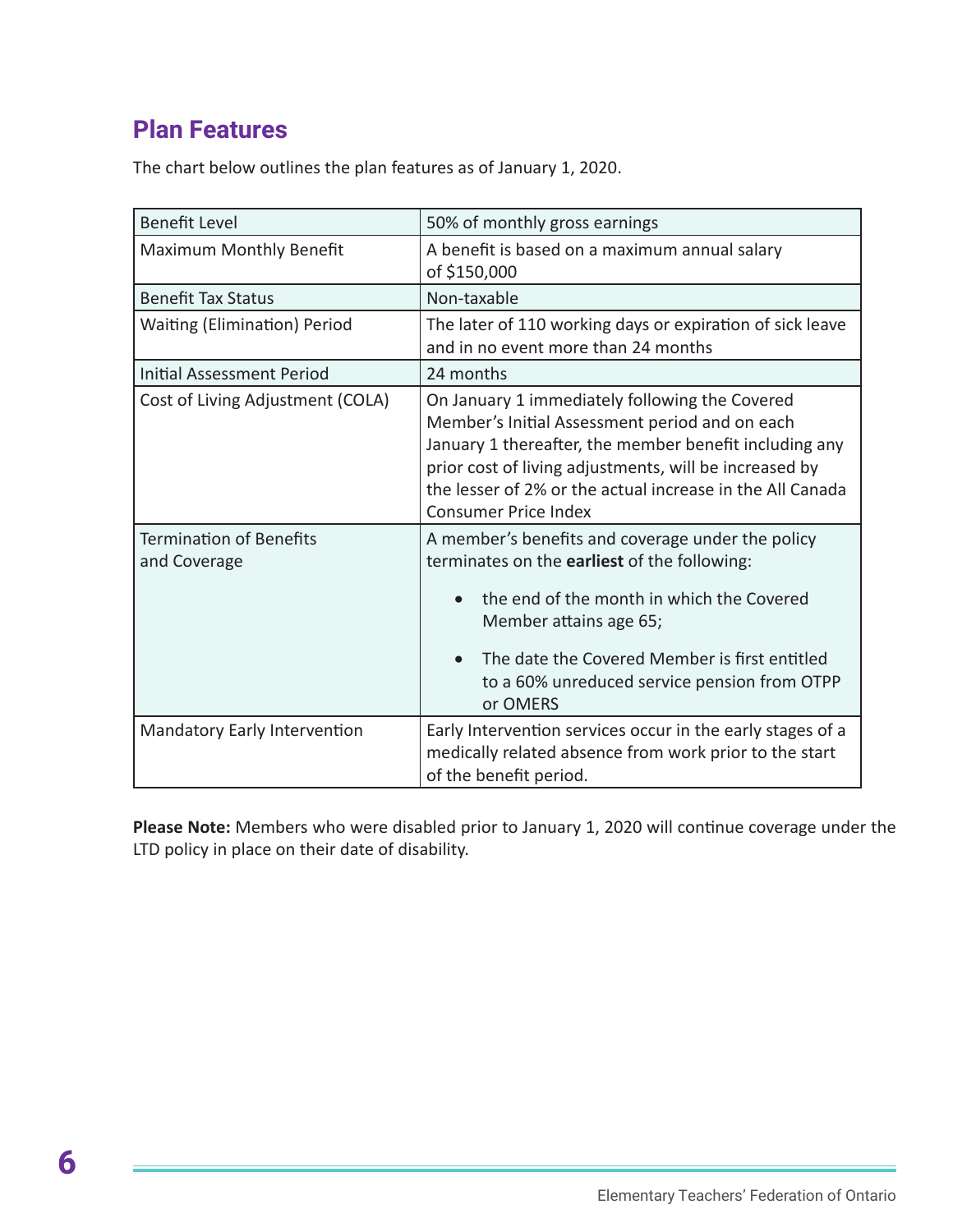# **What Does "Total Disability" Mean?**

Normally, you are only entitled to LTD benefits if you have sufficient proof that you are "totally disabled".

There are two definitions of disability under the LTD policy pertaining to different periods of time in a claim, as follows:

| Disability/Disabled/Disabling            | Means that:                                                                                                                                                                                                                       |  |
|------------------------------------------|-----------------------------------------------------------------------------------------------------------------------------------------------------------------------------------------------------------------------------------|--|
|                                          | a) During the Initial Assessment period, the<br>Covered Member is disabled if, because of illness<br>or injury, the Covered Member is unable to<br>perform the significant duties pertaining to their<br>specific assignment; and |  |
|                                          | b) After the Initial Assessment period, the Covered<br>Member is disabled if, because of illness or<br>injury, the Covered Member is unable to be<br>gainfully employed.                                                          |  |
| Gainful Employment/Gainfully<br>Employed | Means work:                                                                                                                                                                                                                       |  |
|                                          | The Covered Member is medically able<br>1.<br>to perform;                                                                                                                                                                         |  |
|                                          | 2. For which the Covered Member has at least<br>the minimum qualifications;                                                                                                                                                       |  |
|                                          | 3. That provides income of at least 60% of<br>the Covered Member's inflation indexed<br>pre-disability earnings; and                                                                                                              |  |
|                                          | 4. That exists either in the province or territory<br>where the Covered Member worked when the<br>disability started or where the Covered Member<br>currently lives.                                                              |  |

In the definition of disability pertaining to the Initial Assessment period, the phrase "the significant duties pertaining to their specific assignment" is interpreted to mean the inability to perform a 60 per cent schedule. When members reduce their working hours to a half-time or 50 per cent schedule, it is important to recognize that there is a very small margin of difference between a 50 per cent and a 60 per cent schedule; this is typically only 35-40 minutes a day. The LTD insurer often determines that a member who can demonstrate ability to work half-time or a 50 per cent schedule should be able to work an additional 35-40 minutes per day, and therefore, be ineligible for payment of benefits under the LTD plan.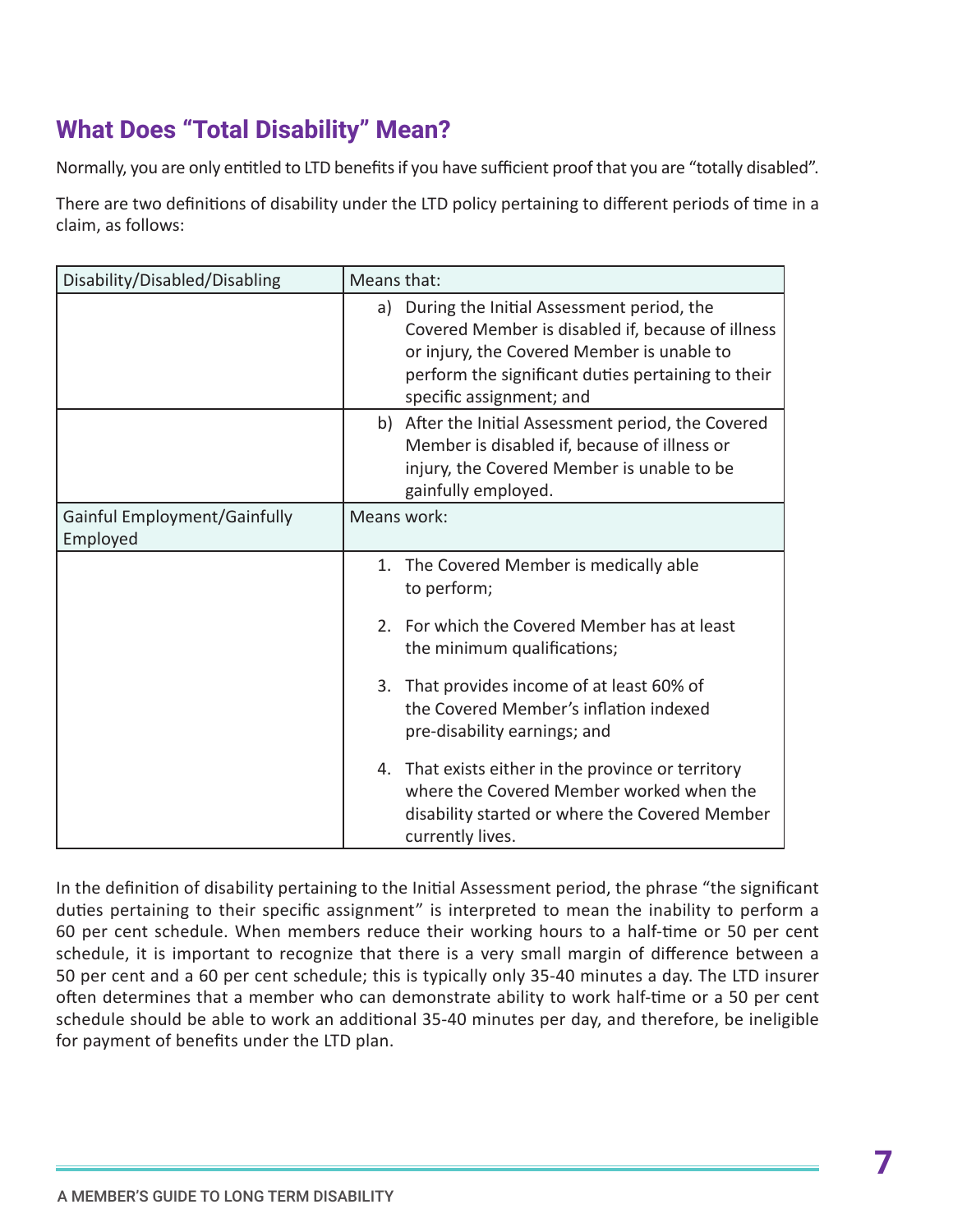LTD benefits are payable during the initial assessment period (own occupation), if you are unable to perform the significant duties pertaining to your specific assignment. After this initial assessment period you may only continue to receive benefits if you are disabled from being gainfully employed at **any occupation, other than teaching**. It is more difficult to prove disability beyond the change of definition in the LTD plan.

In other words, at the two-year point in an LTD claim, if you and your physician(s) opine that you are not well enough to return to your specific assignment, you may no longer be entitled to LTD benefits because the insurer has determined that you are well enough to perform work in another occupation that may be less stressful and taxing than an education worker.

# **Member Interview**

The LTD insurer will conduct a member interview soon after all of the LTD application documents have been received. This is a standard procedure that occurs in every LTD application. The Disability Analyst will contact you to ask a number of questions to obtain more information about your illness, the treatment you are receiving, information about your daily activities, the functional restrictions and limitations you are experiencing, a description of your specific assignment and duties, and other pertinent information about you. This information is required in order to fully assess your claim for LTD benefits. The interview typically lasts from 60–90 minutes. You should be prepared for the member interview, and if you find that the 60–90 minute period is too overwhelming, you could request that it occurs in two parts rather than in one sitting.

# **Medical Treatment and Medical Proof of Disability**

For most LTD claims, medical evidence is the key to a successful claim and **you as the claimant**, not the insurer, are responsible for providing this information to the insurer.

Medical evidence from your family physician that you have a medical condition is not enough to qualify for LTD benefits. There must be evidence from both the family physician as well as the treating specialist that your medical condition renders you totally disabled. If your physicians disagree about the exact diagnosis of your condition, or if a diagnosis has been difficult to determine, this may have an impact on the assessment of your claim.

After a physician completes an *Attending Physician's Statement of Disability*, they are often asked to provide clinical chart records or to prepare a medical report. Clinical notes are extremely important in the assessment of your claim, especially those from registered psychologists and psychiatrist. It becomes quite problematic when physicians decline to submit their clinical notes to the insurer. Sometimes the LTD insurer will contact your physician(s) for clarification or input. You should understand that anything you discuss with your physician may be recorded in the clinical notes and form part of the LTD insurer's assessment.

The family physician's medical evidence is an important element in your claim but the insurer relies most heavily on the opinion of a specialist in assessing whether you are totally disabled. It is crucial that a specialist assessment be obtained as soon as possible. Specialist opinions are only persuasive where they relate to a health condition within the physician's field of expertise. For example, your psychologist's perspective of your disabling physical condition will likely be of limited use.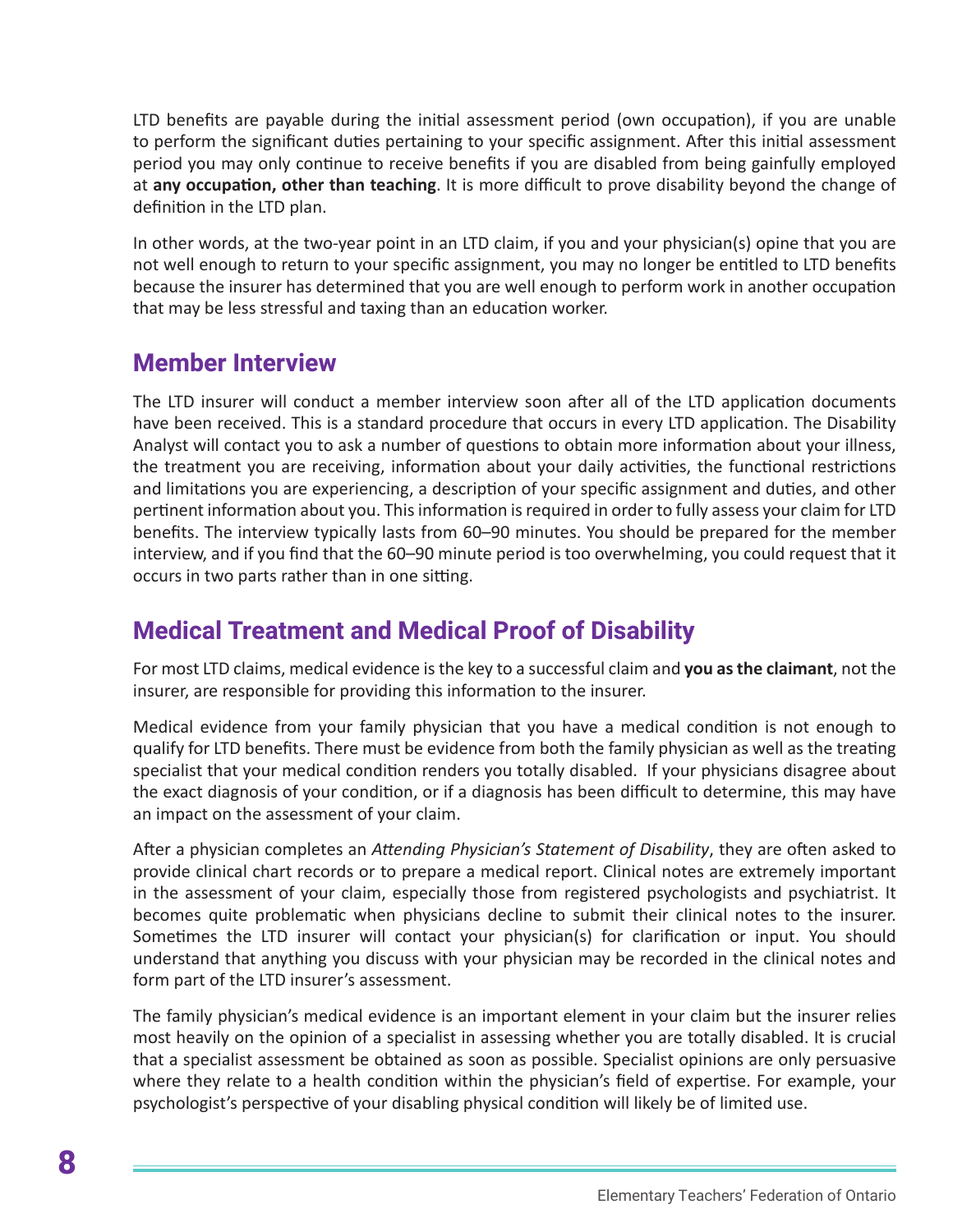The LTD insurer looks for "objective medical evidence" in assessing the merits of a claim. Objective evidence includes, but is not limited to, test results, medications, x-rays, CT scans, MRIs, etc. which may help to illustrate the severity of the disability. The insurer is often resistant to accepting claims based on "subjective" complaints (i.e., symptoms you report experiencing) where there is no objective evidence verifying a basis for disability.

The more objective and professional the physicians appear in their correspondence, the more credible and reliable the insurer or an adjudicator is likely to perceive their medical opinions. For this reason, your physician should not act as an advocate for you in the claim but rather provide objective medical evidence and documented continuity of medical complaint supporting any reported subjective symptoms. When a physician's advocacy is blatantly apparent without supportive medical evidence this becomes problematic to a successful claim.

# **Reasonable and Customary Treatment**

In order to be eligible for LTD benefits, you must be receiving reasonable and customary treatment for the disabling condition on a regular basis. Reasonable and customary treatment is systematic treatment that is:

- performed or prescribed by a legally-licensed doctor of medicine, and
- is of the nature and frequency usually required for the condition involved.

The insurer will expect you to be receiving care and treatment with a recognized specialist who has expertise in your area of illness. For example, they will expect medical evidence from an oncologist if the condition is cancer-related, an orthopedic surgeon if there are broken bones or spinal problems, a psychiatrist or registered psychologist if there is a mental nervous condition such as depression, anxiety, Post Traumatic Stress Disorder and any other mental nervous condition, or a neurologist/ physiatrist/Acquired Brain Injury program for Concussion/Post-Concussion Syndrome.

Although therapy with a psychotherapist or social worker may be helpful to you, it is not enough to qualify for payment of LTD benefits under the LTD policy. In addition to medications and therapy with a psychotherapist, the LTD policy requires treatment such as Cognitive Behavioural Therapy (CBT) with either a psychiatrist or a registered psychologist.

You are expected to be engaged in treatment that is regular, ongoing and continuous from the date you stop working, through the waiting period and into the LTD benefit period. You must be compliant with all recommended treatment recommendations made by each of your treating healthcare providers, including medications, surgery, physiotherapy, occupational therapy and other recommended treatments. When recommendations are not followed, such as declining the use of medications, this often results in claim denial by the insurer.

You should be reporting the same consistent information to all of your health practitioners, and your physicians should be providing objective medical documentation to the insurer to enable a fair assessment of your claim.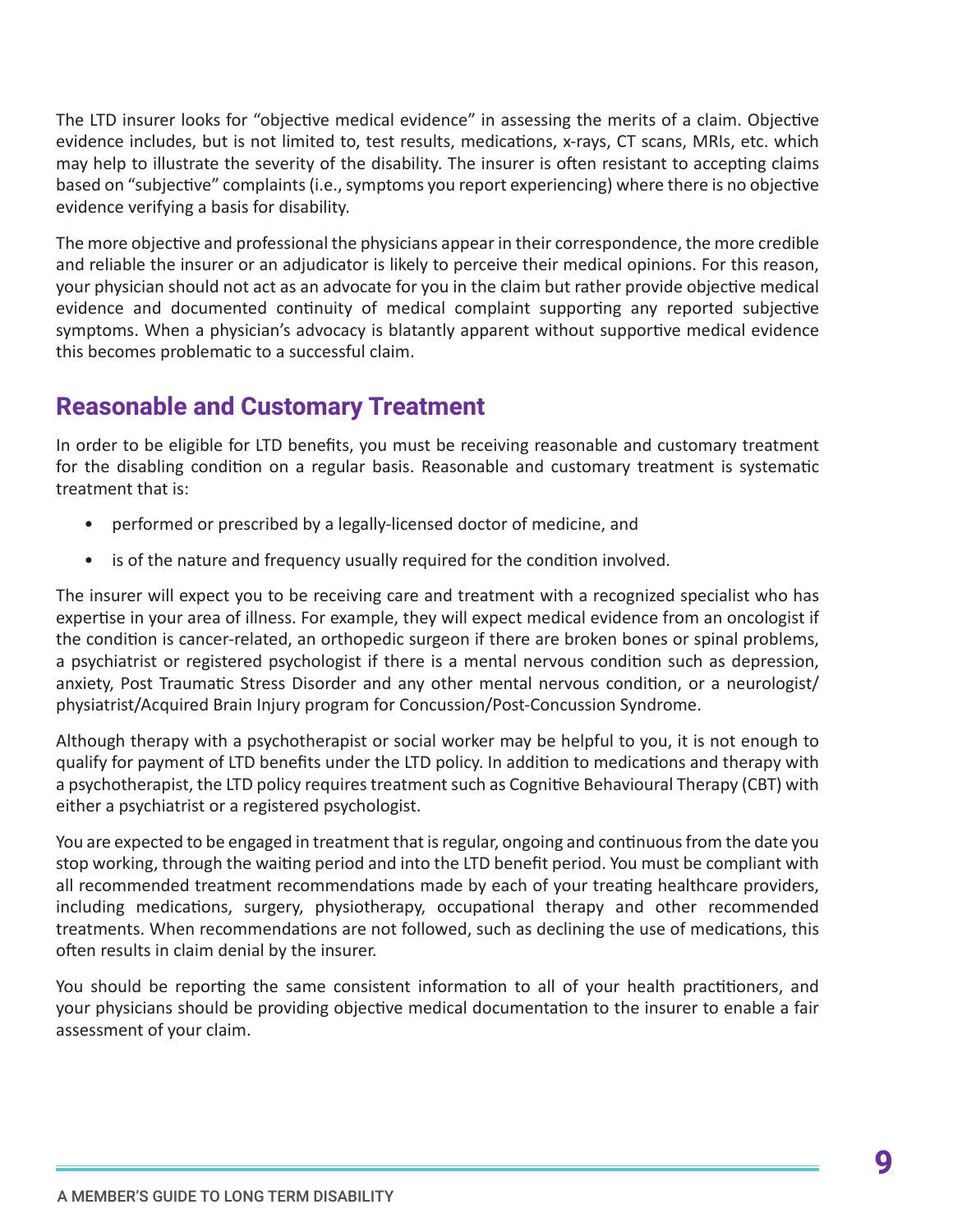# **Surveillance**

As part of its assessment of a claim for LTD benefits, the insurer may conduct surveillance on you, without your knowledge. The insurer sometimes uses this as a means of assessing your functional abilities and the veracity of your reporting to them and to your physicians.

# **Duration of Benefits**

As long as you can prove that you are "totally disabled" and comply with your obligations under the LTD policy, LTD benefits should continue to be paid. At the 16-month date, OTIP conducts a review of the medical evidence in a claim to determine whether or not the member will meet the change of definition of disability at the two-year point. If the insurer determines the member could be gainfully employed at another occupation, benefits may be terminated.

For claims that are approved beyond the change of definition, the policy sets out when payments will cease. Frequently, termination of benefit payments will occur on the earliest of the end of the month in which the member reaches age 65, or the date they reach a 60 per cent unreduced service pension with OTPP or OMERS.

#### **Common Myths and Misunderstandings about LTD**

*• "I've paid into LTD for years, now I'm sick……they owe me!"*

This statement is not necessarily correct. The payment of LTD premiums is not a "savings plan" that members can draw upon if they become ill. The LTD plan is designed to provide income replacement to a member who, because of illness or injury, is unable to perform the significant duties of their specific assignment. Claims are approved only when a member has provided strong medical evidence from a treating specialist and meets the disability definition.

*• I can't work at this school because of that person – they've made me sick and now I can't return to that school because of that person."*

This is a problematic statement to make to the LTD insurer, as it confirms that you would still be able to perform the significant duties of your specific assignment at another location. The LTD policy definition of disability relates to the specific assignment – but it is an assignment that could be performed at any location in the school board. It is always better to advise the LTD insurer that the illness has made you unable to work, and minimize any professional difficulties that may have resulted as a consequence of the illness.

*• "I don't want my psychologist to provide their clinical notes to the LTD insurer – it's very personal and sensitive information."*

The LTD insurer will request the clinical chart including clinical notes for the purpose of assessing an LTD application. If the clinical notes are not provided, the LTD insurer is unable to verify the extent of and the severity of symptoms of the mental/nervous condition that is disabling you from being able to perform the significant duties of your specific assignment. Not providing the clinical notes to the insurer provides a reason to deny a claim for benefits.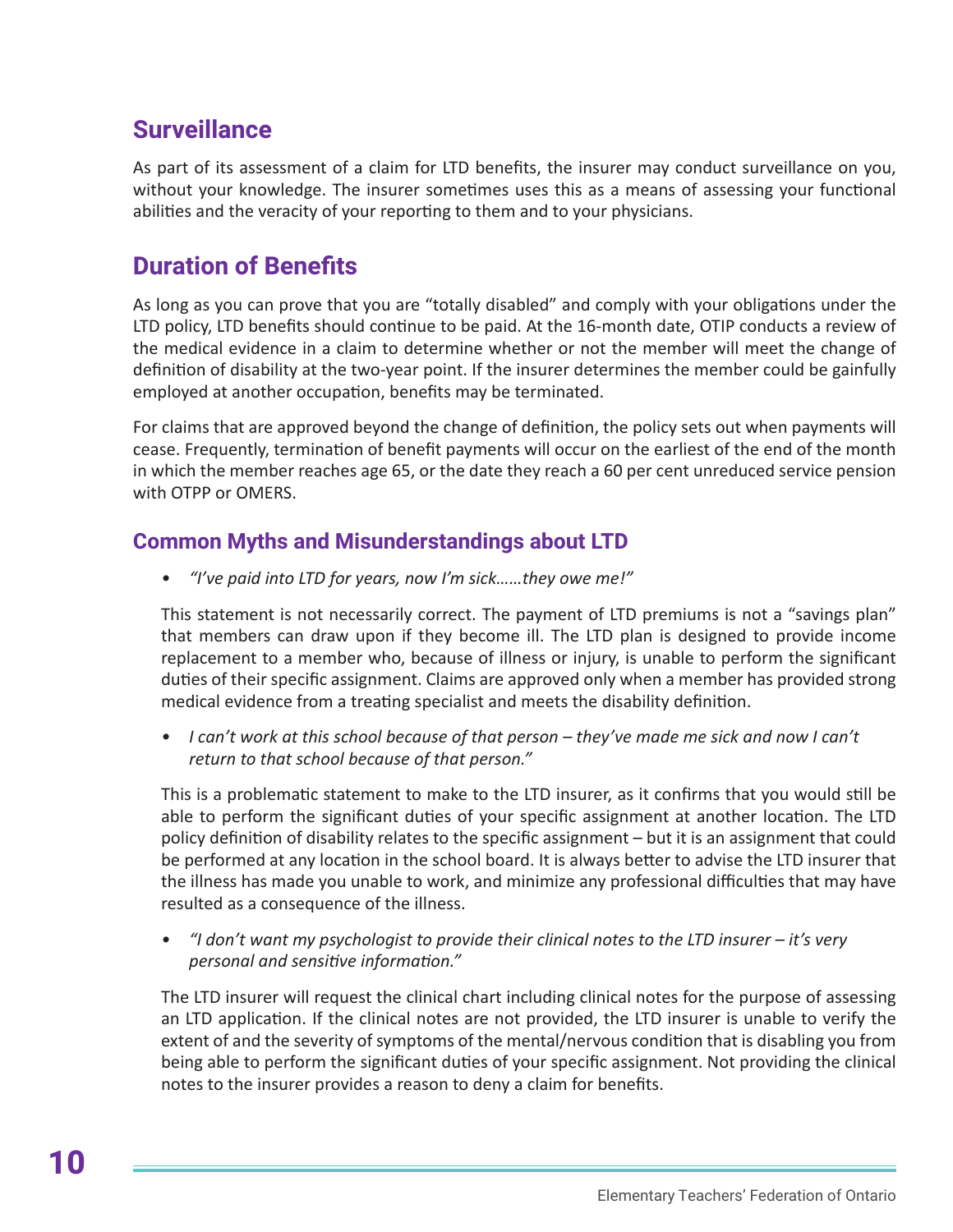*• "I'm approved for LTD for two years!"*

This statement is not exactly correct. There is **no guarantee** that LTD benefits will be paid for the entire initial assessment period. Benefits are payable as long as the member continues to meet the definition of disability. If there is a documented improvement in the disabling condition at any point in a claim, this could mean a referral for rehabilitation assistance so that a gradual return to work plan can be established and implemented.

# **Tips for a Successful Claim**

- Regular attendance with family physician every three to four weeks is optimal
- Seeking assessment with appropriate specialist for disabling condition
- Following all recommended or prescribed treatments and therapies, including medications
- Proving that the medical condition is causing the inability to work, rather than difficulty in the workplace due to performance issues, interpersonal conflicts with colleagues or administrator
- Reporting consistent information to all health practitioners
- Recognize that conditions which are difficult to prove objectively and rely on subjective reporting can be challenging claims, and the consistent reporting of symptoms to all health practitioners is especially relevant
- Recognize that the LTD insurer does not recognize medical evidence from alternative health practitioners, e.g., osteopaths, naturopathic doctors, vision therapy with optometrists for concussion
- Health practitioners should be Ontario-based, and lab tests must be from Canadian labs
- Do not undertake any type of work while absent from specific assignment, including any type of home business
- Do not travel while absent from work due to illness this demonstrates "capacity" to the LTD insurer, despite approval from treating physician
- Minimize or refrain from all activity on social media Facebook, Twitter, Instagram and all others

# **Appealing a Negative Decision**

If your claim is denied, you will receive a letter explaining the reasons for the denial and your appeal rights.

When an LTD claim is denied, this is often because the insurer does not feel that the medical evidence proves you are disabled. It may be that there is no report on file from a specialist or there are no objective tests outlining the nature and severity of the illness. It is imperative that all your treating physicians provide this information when it is requested of them.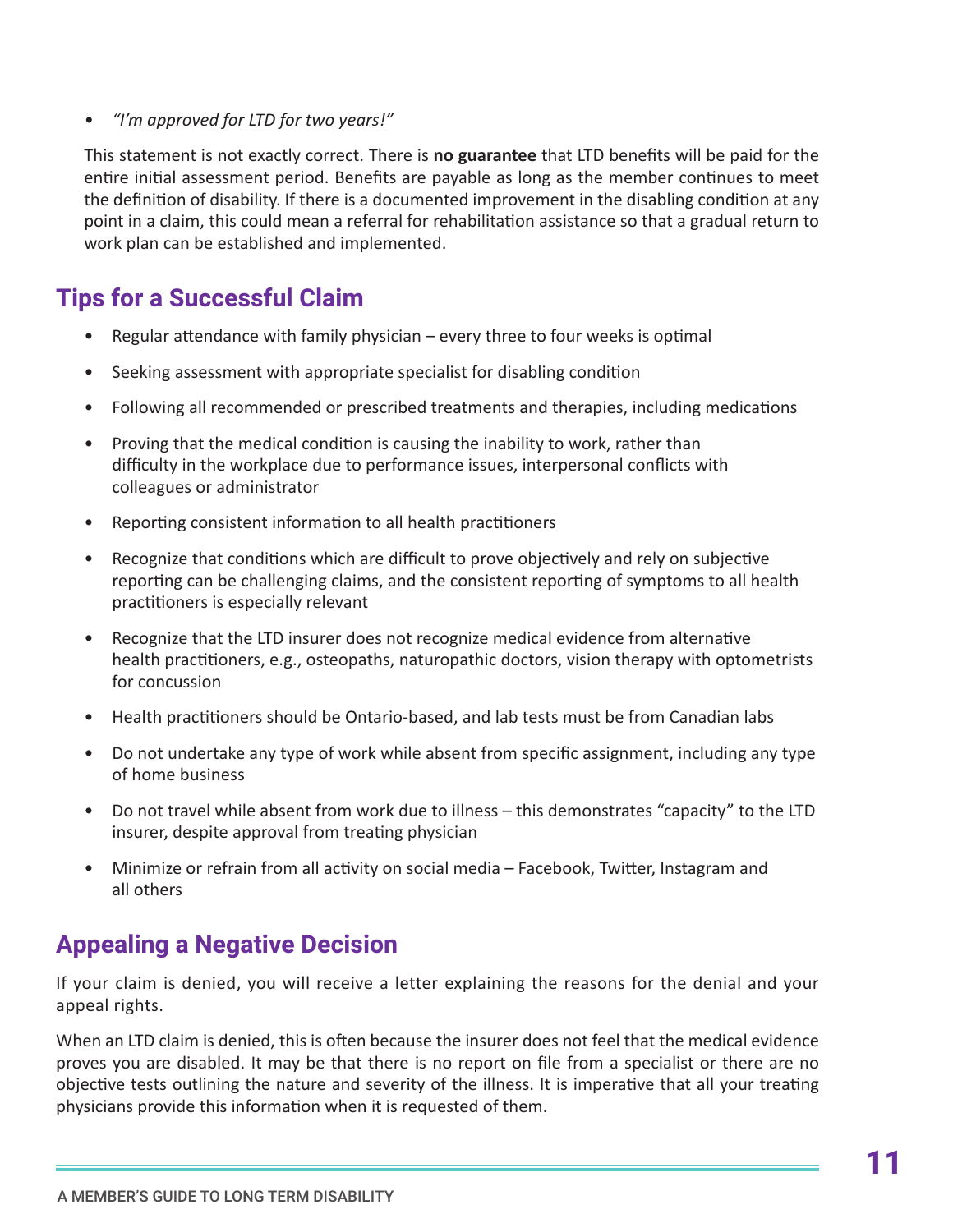You should share the denial letter with your family physician and specialist in order to decide what additional information is needed to support an appeal.

You should contact the OTIP Disability Service Representative (DSR) noted in the claim denial letter to request a meeting with them to provide guidance on your appeal. The DSR will provide guidelines for drafting your appeal letter, and what new medical reports should be submitted by your treating physicians. It is important to remember that although the DSR's role is to assist members in appealing claim denials or terminations, they will take notes during the meeting which will become a part of the LTD claim documentation.

There are time limits for both pursuing an appeal and initiating legal action against the insurer, which will be stated in the denial letter. There is a deadline to appeal the decision to the OTIP Appeals Committee within one year of the claim denial/termination. There is also a second deadline to begin legal action in your claim against the insurer once an appeal has been denied. This deadline to begin legal action is always two years after the initial date of claim denial or termination. You must make yourself aware of these timelines and be prepared to act quickly in appealing a denial or termination of claim. If you miss a time limit for pursuing legal action, you will **not** be able to pursue your claim any further. If you choose to retain your own independent legal counsel to initiate litigation after your appeal has been denied, it is important to do this well in advance of the expiry of the time limit.

# **Tips for a Successful Appeal**

- Appeal letter should be no longer than two pages
- Rather than pointing out errors that you feel the insurer has made in their denial or termination letter, focus instead on your illness, describe the severity of symptoms and reasons why they prevent you from performing the significant duties of your specific assignment
- Provide **new** medical reports from your physician, especially the specialist, addressing the reasons that the insurer has noted in the claim denial or termination letter
- Surveillance occurs most often during the appeal process, so be mindful of the activities you are demonstrating and ensure they are consistent with what you have reported in your appeal letter
- LTD insurer may conduct surveillance on holiday weekends and breaks, and during the summer period
- Do not travel while absent from work due to illness this demonstrates "capacity" to the LTD insurer, despite the travel being "approved" by your treating physician
- Minimize or refrain from all activity on social media Facebook, Twitter, Instagram and all others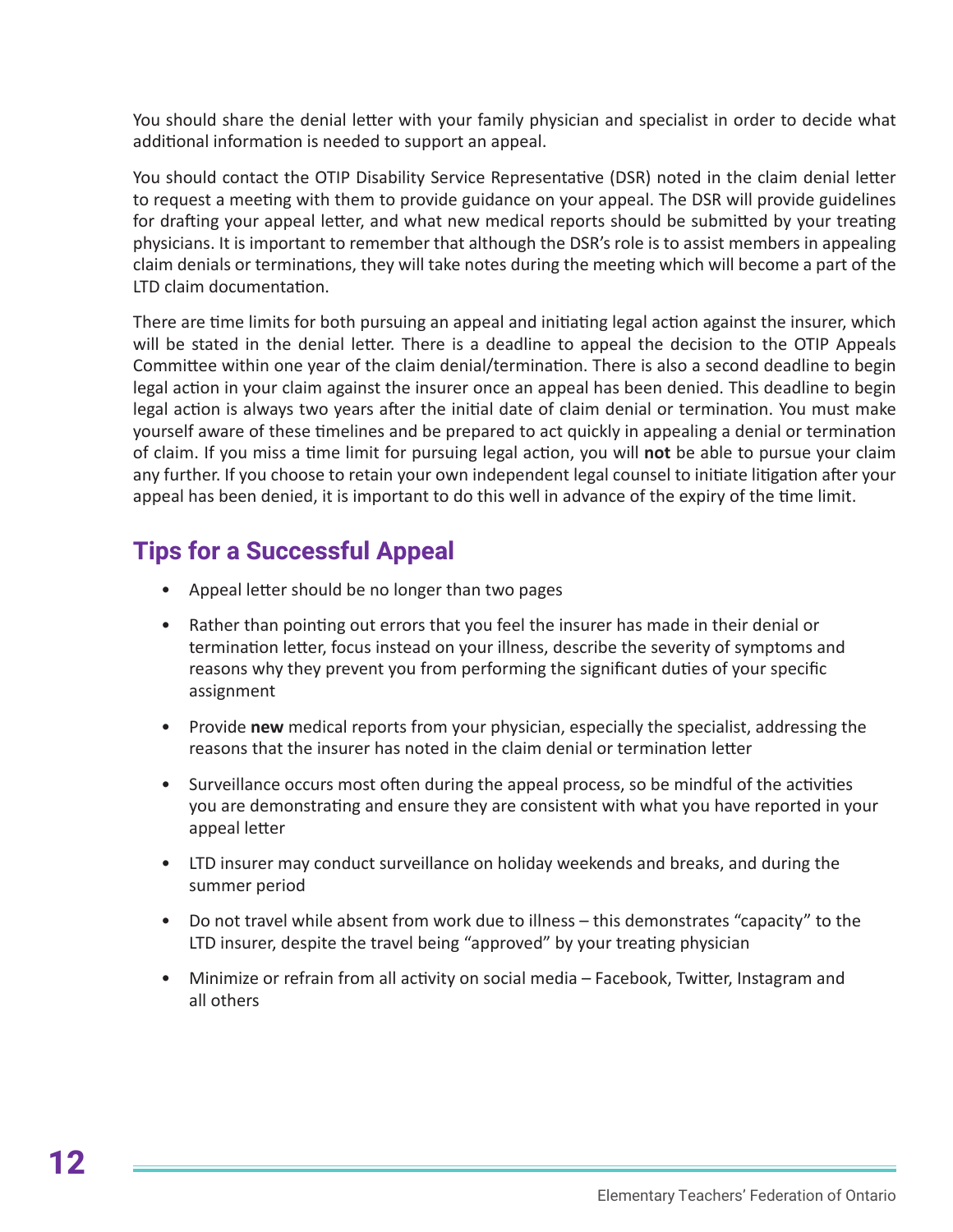# **Denied Appeals**

If you file an appeal and it is denied, suing the LTD carrier may be your only recourse. ETFO provides some assistance in pursuing claims (through litigation or arbitration) after an appeal is denied. It is imperative that you contact ETFO for such assistance long before any time limit is set to expire in your claim.

# **Provincial Assistance with LTD Claims**

#### **LTD Procedures**

The ETFO Executive has established guidelines for assisting members in LTD disputes. The provincial office may only become involved with a member's claim once all appeal avenues have been exhausted. To qualify for legal support, all cases must meet ETFO's LTD Case Selection Criteria. Legal assistance will not be provided automatically.

However, you may ask ETFO to conduct a review of your LTD claim to determine if your claim meets ETFO's LTD Case Selection Criteria and is strong enough to win at a trial against the LTD insurer. This review of your claim takes a period of time ranging from six to nine months (or more). During this review period, ETFO works to obtain a copy of the claim file from the LTD insurer, writes to the member's physicians and health care practitioners to obtain copies of the member's clinical charts, reviews the claim file and the requested additional clinical charts, and clarifies what support would be needed in order to successfully challenge the insurer's decision to deny or terminate a member's claim. Although ETFO attempts to complete these steps in the least possible time, it has been found that receiving medical documentation from health practitioners and health records from hospitals takes a significant period of time which is beyond ETFO's control.

If ETFO agrees to extend legal support, a member will be asked to execute a Joint Retainer Agreement (JRA) for litigation, or a Legal Services Agreement (LSA) for arbitration, which will set out the extent of the legal services ETFO is supporting. Included in the JRA or LSA will be a clause where the member agrees that in the event of ETFO and our legal counsel negotiating a lump sum settlement to resolve the litigation or arbitration, the member will contribute to ETFO the lesser of five per cent (5%) of the negotiated lump sum settlement amount or \$5,000.

# **ETFO LTD Case Selection Criteria**

ETFO **will not** provide representation to a member in the following LTD circumstances:

- 1. If the member has retired or resigned from employment with the school board and the provincial office was not involved in the member's claim prior to the retirement/resignation date.
- 2. If the time limit for initiating a legal action against the insurer has expired or there is insufficient time to review a claim prior to the expiration of a time limit.
- 3. If the member has retained their own legal counsel.
- 4. If, in ETFO's opinion, the claim is not sufficiently strong to succeed in litigation against the insurer. (i.e., case insufficiently supported by medical documentation and/or no ability to obtain any additional supportive medical evidence).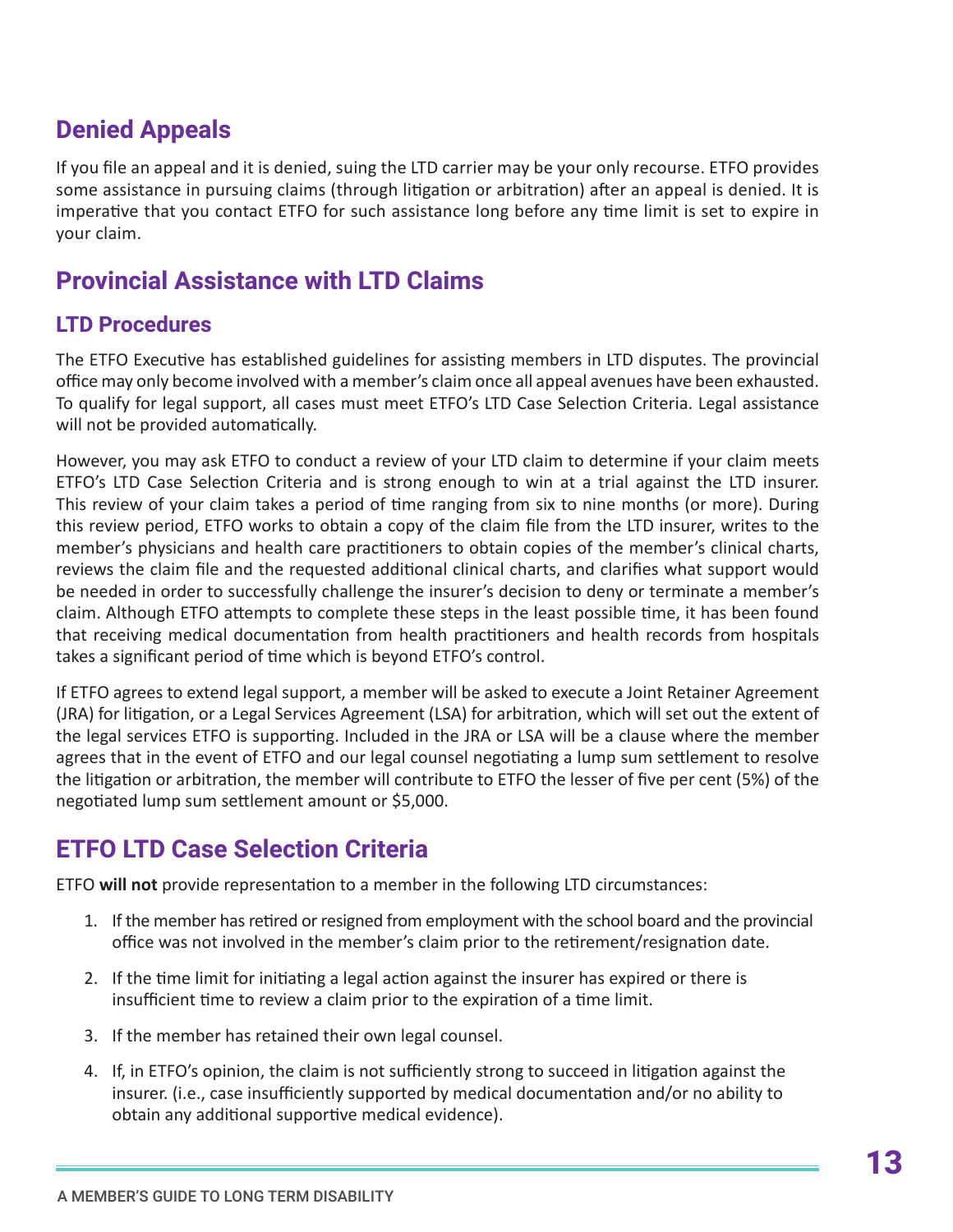# **Financial Assistance**

If you are without any income because benefits have not yet commenced or your LTD claim is denied, you may seek financial aid through one or more of the following agencies or government programs.

#### **• Employment Insurance (EI) Sick Benefits**

These benefits are available from the federal government. They may be paid for a maximum of 15 weeks after a one-week waiting period. You must have accumulated 600 hours of insurable employment in the 52 weeks preceding the claim. \*\* Note – in response to the COVID-19 pandemic, the federal government has recently reduced the number of insurable hours required to be eligible for EI Sick Benefits to 420 hours.

There is an application process that requires your record of employment (ROE) from the school board along with a medical certificate signed by your physician confirming you are medically unable to work. The ROE is completed by the employer after your last day of paid work and the exhaustion of any sick leave. For more information please see ETFO's "A Member's Guide to EI". <https://etfo.ca/supportingmembers/employees/pages/ei.aspx>

#### **• Ontario Disability Support Program (ODSP)**

This form of social assistance from the Ontario Government includes financial assistance for persons with a disability, accommodation resources, basic living expenses, prescription drugs and basic dental care. There are eligibility criteria for this assistance. For further information: [mcss.gov.on.ca/EN/MCSS/PROGRAMS/SOCIAL/odsp/index.aspx](C:\\Users\\emcgr\\Downloads\\mcss.gov.on.ca\\EN\\MCSS\\PROGRAMS\\SOCIAL\\odsp\\index.aspx)

#### **• Canada Pension Plan (CPP) Disability Benefits**

This benefit is provided by the federal government for individuals who are unable to work due to a severe and prolonged illness, and to those who have made sufficient contributions to the Canada Pension Plan. It often takes three to six months for a decision from Service Canada on an application. For further information, please contact Service Canada at 1-800-277-9914, or [canada.ca/en/services/benefits/publicpensions/cpp/cpp-disability-benefit.html](C:\\Users\\emcgr\\Downloads\\.canada.ca\\en\\services\\benefits\\publicpensions\\cpp\\cpp-disability-benefit.html)

#### **• Ontario Teachers' Pension Plan (OTPP) Disability Pension**

As a member of the Ontario Teachers' Pension Plan, you may apply for a full or partial disability pension if you are unable to work due to a disability or illness. Accessing the OTPP Disability Pension is considered to be an **absolute last resort** since doing so has serious implications for your long-term pension status and your employment status with the school board. For more information about this pension, please contact the Ontario Teachers' Pension Plan Board. <http://www.otpp.com/>

In addition, there may be other resources for financial aid within individual communities and these should be investigated as well.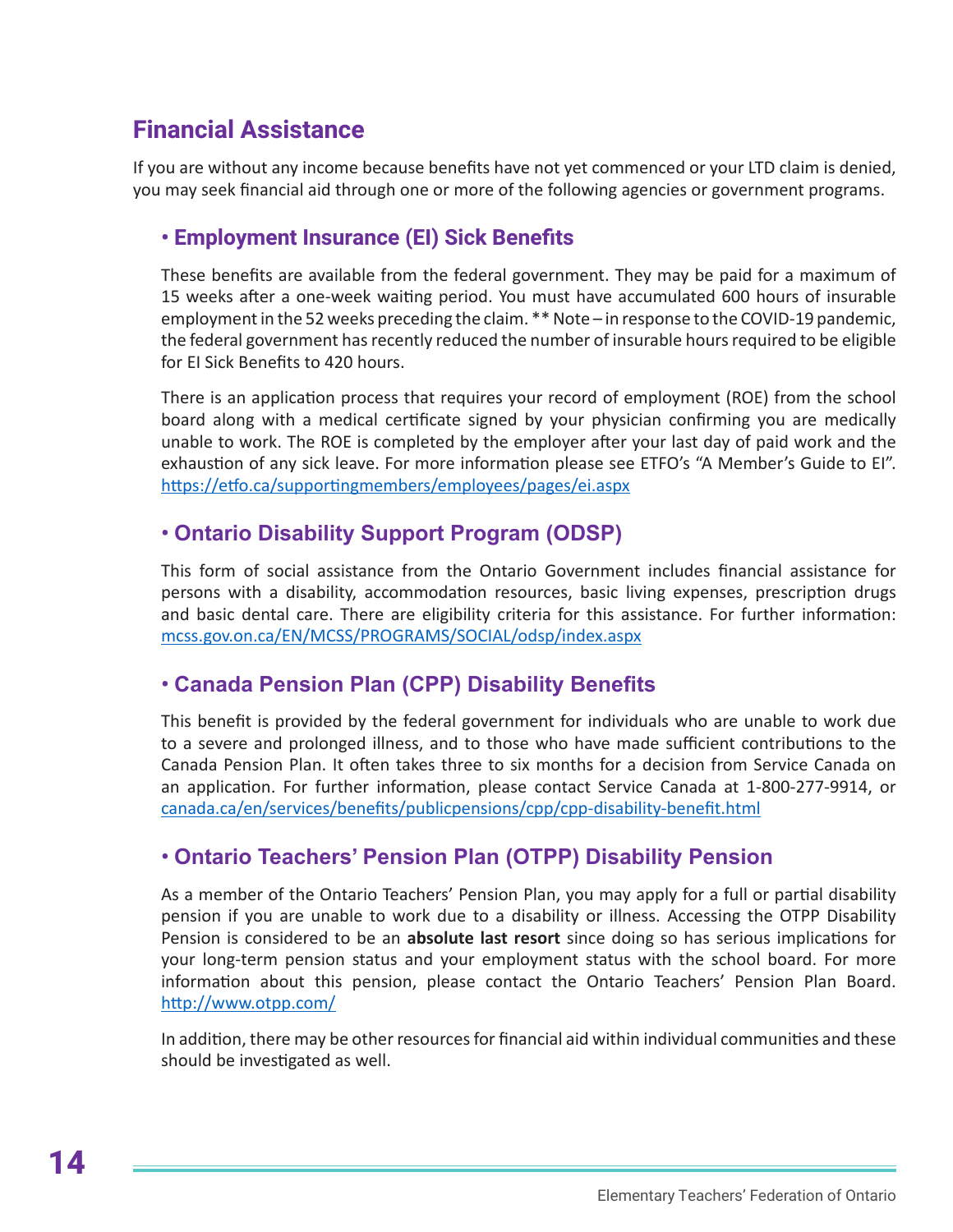# **Return to Work**

You have the right to return to work at any time following an LTD leave if you are medically fit to work. You may also be entitled to an accommodated gradual return to work or to a partial return if you are fit to work reduced hours only.

Return to work and medical accommodation issues associated with an LTD claim are supported by ETFO locals, and where necessary, in consultation with ETFO's Professional Relations Services (PRS) staff. An OTIP Rehabilitation Consultant may also be involved in return to work from LTD.

The LTD insurer will offer rehabilitation assistance for members whose disabling conditions have improved enough to allow a return to work. An OTIP Rehabilitation Consultant may be assigned to a member's claim to provide assistance with the return to work. This rehabilitation assistance has proven to be influential in having school boards agree to gradual return to work plans and implementing required medical accommodations for the member. When members are engaged in an OTIP return to work plan, LTD rehabilitation benefits often continue to be paid for a period of time during the return to work plan, in conjunction with paid salary from the school board.

When members are returning to work without OTIP rehabilitation assistance (for example, in the case of claim and/or appeal denial), it is important to work with your local office to negotiate a suitable return to work plan with the school board. You will need to provide the school board with a medical certificate stating you are cleared to return to work, and you must provide the employer notice prior to the date of your return.

If you are not fully recovered but are well enough to return to work in some capacity, medical accommodation may be requested. Work with your local office on what the school board will need for a medical accommodation to be established. School boards have legal obligations to accommodate workers with disabilities to the point of undue hardship. Contact your local for assistance with return to work and medical accommodations.

If you require a medical accommodation, you will need to produce a list of medical restrictions and limitations from your treating physician. Entitlements to accommodations are based on medical need, not worker preference. You should discuss any return to work plan with your physician(s) and with your ETFO local office prior to communicating with the school board.

Some employers will request your permission to write to your physician for additional information or to speak directly with your physician for reasons related to your absence under the collective agreement. There are limits to what information an employer may require. There may also be limits on how the employer is entitled to obtain such information. Although every circumstance needs to be carefully considered, in general, you should never sign away your right to privacy by giving your employer full and open-ended access to your medical history. You should review the request with your local ETFO office before signing. If the school board wants information, it can put its request/concerns in writing to you and you can return to your physician for a further report. This also applies to any medical information needed if you request a medical accommodation as part of a return to work plan.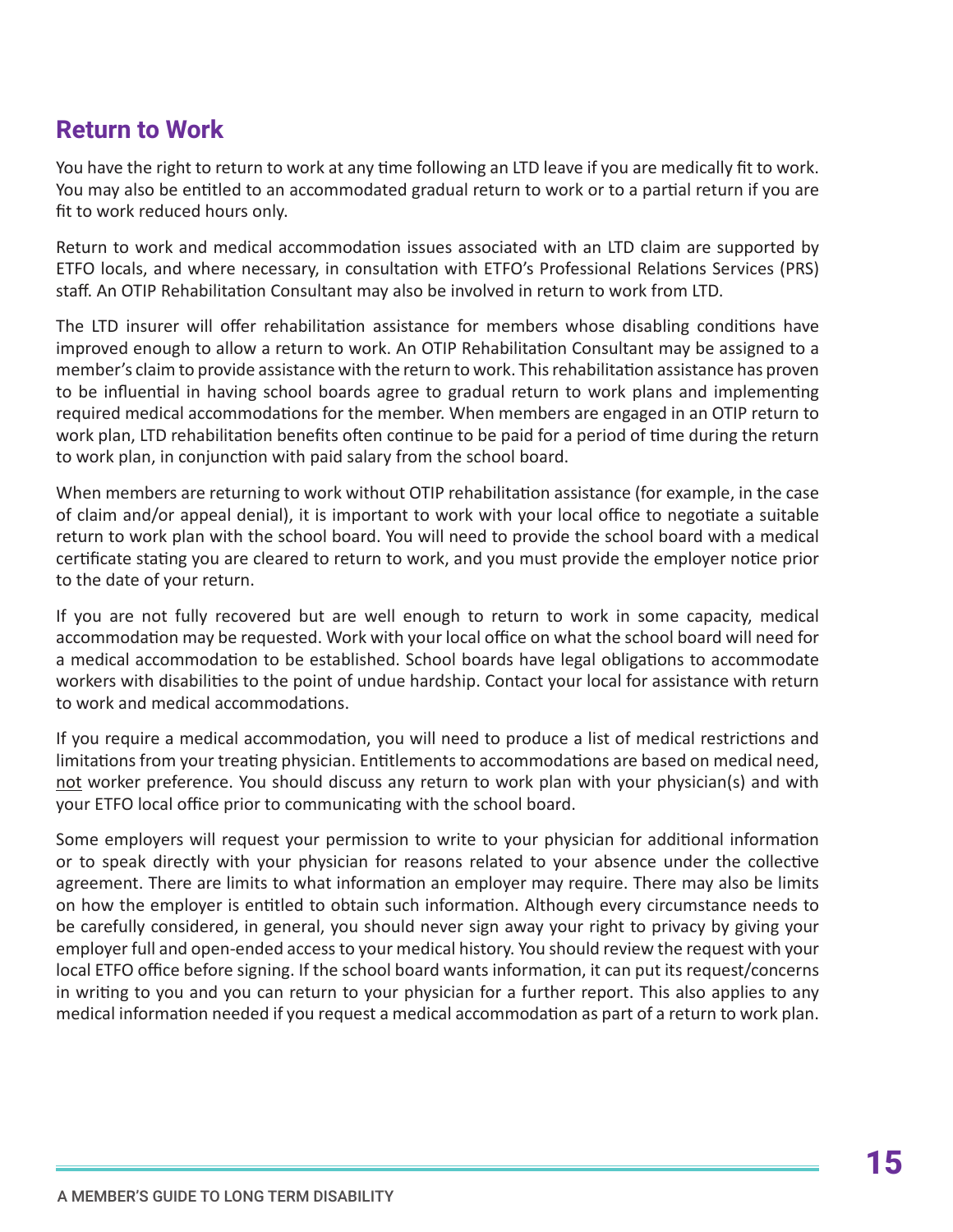# **ETFO's Role in Return to Work**

ETFO will participate in return to work plans or medical accommodation discussions. Members have a right to union representation throughout the entire process. Local representatives regularly advocate on behalf of members returning from medical leaves, including LTD leaves.

# **OTIP Rehabilitation Consultant**

When you are on an approved LTD claim, a rehabilitation consultant may become involved in your claim when there is medical evidence demonstrating that your condition has improved with treatment. The rehabilitation consultant will be assigned to work with your physician to create a suitable return to work plan.

Although the consultant may be helpful to you, please understand that they are not your advocate. The consultant is hired by the LTD insurer to work with you and the school board to return you to work. The consultant may not fully know or appreciate the local collective agreement provisions or the school board's protocols and human rights obligations. Remember that your advocate in the return to work process is your ETFO local representative, so please ensure you contact your ETFO local representative for assistance. ETFO local representatives seek to ensure fairness and reasonableness throughout the return to work process.

# **Possible Return to Work Outcomes**

Every return to work plan is different and each case is based on the member's medical documentation. In general, you might return to:

- 1) your prior assignment;
- 2) your prior assignment with modifications in duties or hours (accommodation);
- 3) your same school with a different but comparable assignment on a temporary or long-term basis; and
- 4) a different school with a different assignment.

Your physician or specialist does **not** decide what type of assignment you should have. The workplace parties, which include the school board, ETFO and the member, must have input and are responsible for the return to work process.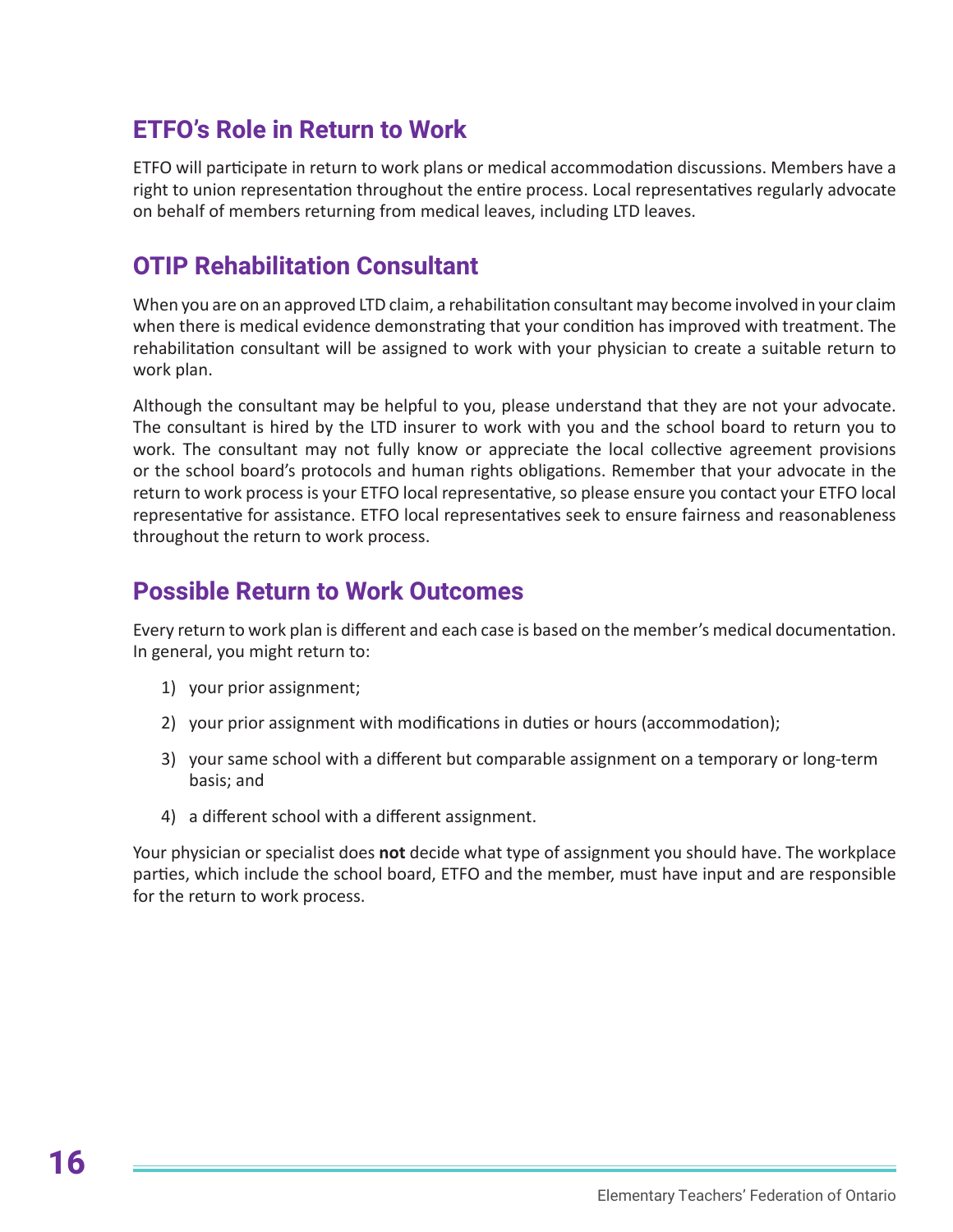# **The Right to Return to Work When Ready**

Your school board may try to persuade you to return to work at a different time other than what you are seeking. For example, the board may prefer that you return at the beginning of a school year (even if LTD benefits stopped in May) or at the start of the next term (often January). A principal may claim it is not possible to insert you into the school when you are actually ready to work due to staffing issues. They may point to the fact that a long-term occasional (LTO) teacher was in place during your absence and the principal may want the LTO to remain for the sake of continuity and so as not to disrupt the students.

Despite the above, you still have the right to return to work from LTD when you are medically cleared as fit to return to work with or without modifications. If you are medically cleared to return to work, your LTD benefits will likely end and you will often need to return to work to have any income.

ETFO understands this may sometimes provide challenges for a school board but your right to return when medically able still prevails. It is imperative that there be local or provincial Federation involvement such as a Professional Relations Services (PRS) counsellor from the ETFO provincial office. The PRS counsellor will be able to assess whether there are actually collective bargaining barriers for returning to work or whether a grievance needs to be filed because the employer appears to be thwarting the process.

# **While on LTD Claim: Applying for Canada Pension Plan Disability Benefits**

If your LTD claim is approved, OTIP may ask you to apply for Canada Pension Plan (CPP) Disability Benefits (CPP). You are obligated to apply under the LTD plan. If your application is approved, the amount of CPP benefits you receive will normally be offset against your LTD benefit. In other words, your LTD benefits will be reduced by the amount of CPP benefit you will receive.

CPP disability benefits are taxable, and must be reported on your income tax return. CPP disability benefits may be paid on an individual basis and also on behalf of any dependents. The off-set applied to your LTD benefits is based on the portion of CPP benefit payable to you only, not your dependents.

When you are disabled and receiving LTD benefits, you are viewed as a non-contributor for CPP for your period of disability. When CPP calculates your pension at age 65 the amount of pension available to you will be lower, as you were not contributing during the LTD claim period. If CPP disability benefits are approved for you, you are then deemed a disabled contributor and your pension will be higher at age 65.

For further information about CPP disability benefits go to Service Canada. <https://www.canada.ca/en/services/benefits/publicpensions/cpp/cpp-disability-benefit.html>

If you are approved for CPP disability, you should also apply for the Canada Revenue Agency (CRA) Disability Tax Credit. This may help you reduce any tax payable. For further information about the Federal Disability Tax Credit, go to Canada Revenue Agency.

[https://www.canada.ca/en/revenue-agency/services/tax/individuals/segments/tax-credits](https://www.canada.ca/en/revenue-agency/services/tax/individuals/segments/tax-credits-deductions-persons-disabilities/disability-tax-credit.html)[deductions-persons-disabilities/disability-tax-credit.html](https://www.canada.ca/en/revenue-agency/services/tax/individuals/segments/tax-credits-deductions-persons-disabilities/disability-tax-credit.html)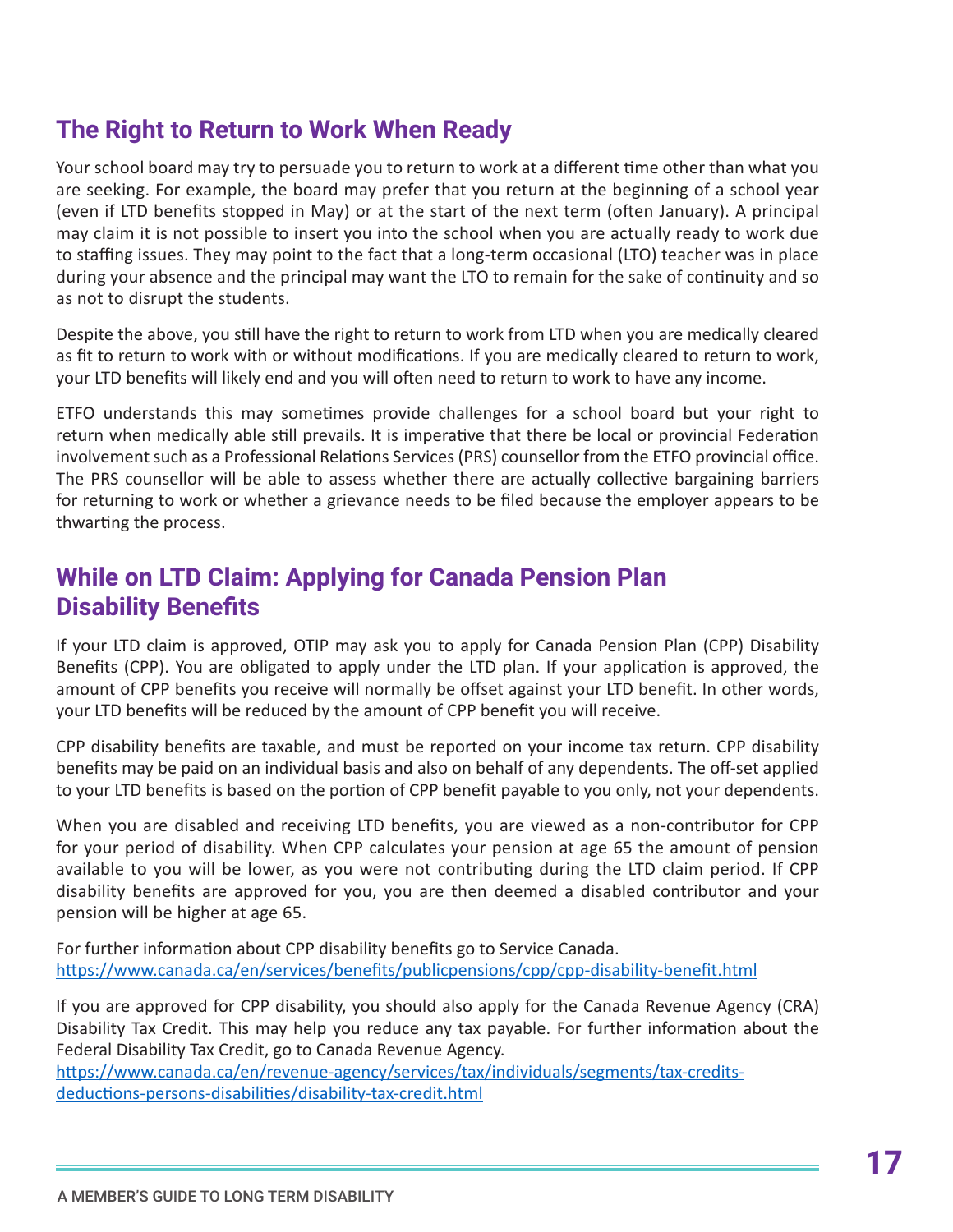# **LTD Contributions While On Leave**

When you are on an approved LTD claim, you are not required to pay any LTD contributions.

However, LTD coverage is mandatory for members on most other types of leaves of absence. In other words, **you cannot opt out of the plan while you are on a leave of absence, and you must continue to pay LTD contributions to maintain your coverage**.

The LTD contract limits continued participation during a leave of absence to a maximum of 24 consecutive months of leave or the leave period defined in the local collective agreement.

#### **Pregnancy and LTD**

If you are in receipt of LTD benefits and you become pregnant, your LTD benefits should not be affected by your pregnancy. However, it is always best to keep your Disability Analyst informed of any new pregnancy so they are made aware of the new condition and of any complications to your disabling condition resulting from the pregnancy.

# **Pregnancy/Parental Leave and LTD**

If you are on a pregnancy or parental leave when you develop a disabling illness, you should file a claim immediately in order to commence your waiting period. The waiting period will be 110 working days, as you will not be in receipt of sick leave and short-term disability leave days from the school board.

Paying LTD contributions while on pregnancy/parental leave will ensure that you are eligible to make a claim for a disabling condition that develops during your pregnancy/parental leave. Please be aware that you will not be eligible for payment of LTD benefits until the date your leave of absence ends.

#### **ETFO Fee**

Membership fees for a member on an approved LTD leave are waived during the LTD period.

# **Ontario College of Teachers and College of Early Childhood Educator Fees**

A member on LTD is not required to pay the annual Ontario College of Teachers (OCT) fee or the College of Early Childhood Educators (CECE) fee, however, non-payment of the annual fee results in suspension of membership. When the member is medically able to return to work, they will be required to pay a reinstatement fee **plus** the annual fee before being able to return to work.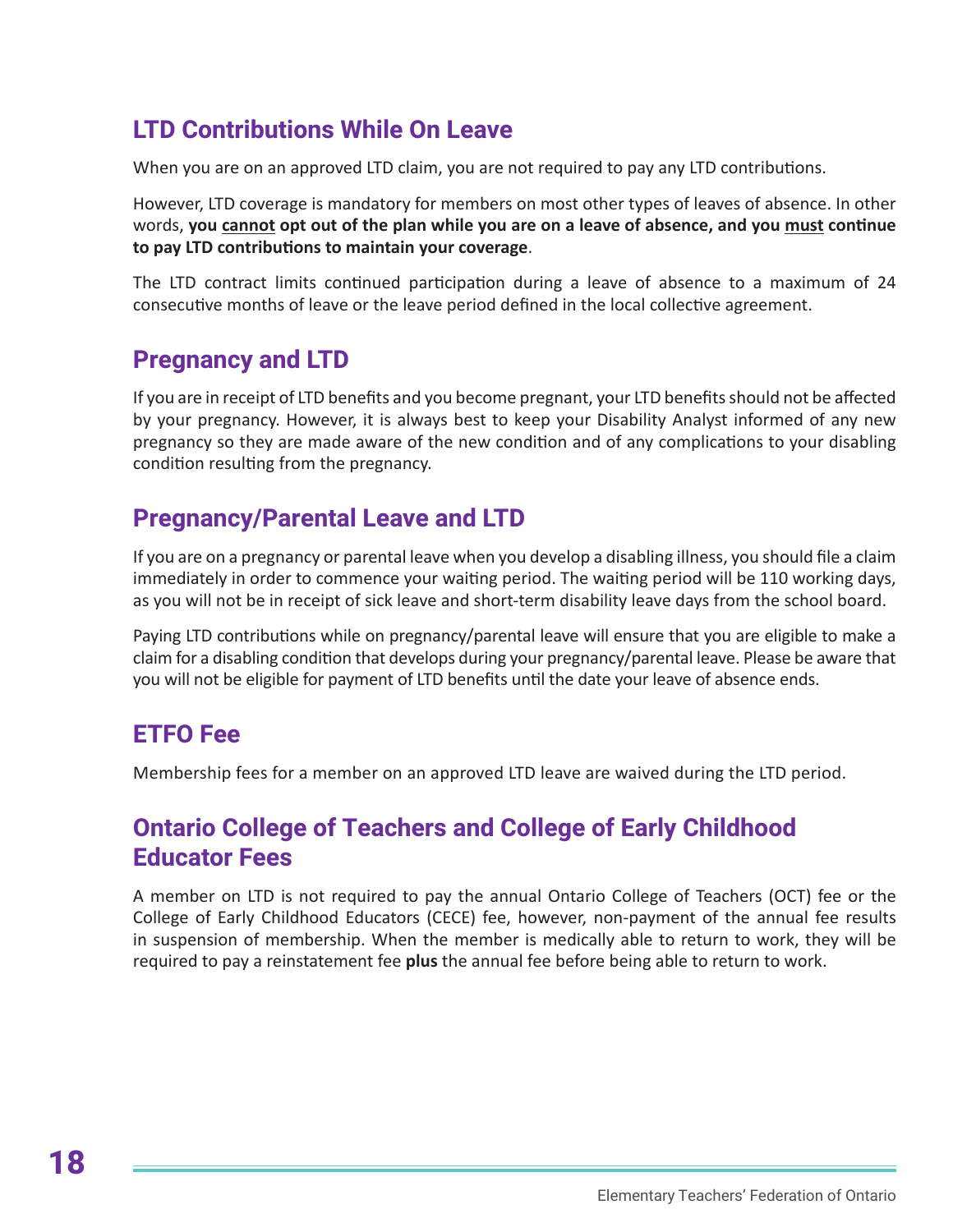# **ETFO Employee Life and Health Trust Extended Health Care Benefits**

ETFO members who are in the ETFO Employee Life and Health Trust (ELHT) benefits plan on the date that the LTD benefit commences, continue to have benefits at the same level of coverage. Members cannot make any changes to their coverage during an LTD claim. The member's ELHT premium is covered by the ELHT plan for the **first 24 months of an LTD claim**. Once the 24-month period elapses, and the member has not returned to active work, the member is responsible for paying the monthly ELHT premium same level of coverage as when the member was actively at work. Once a member returns to their full-time equivalent (FTE) position, the health, dental and basic life coverage are premium free. A monthly premium is paid for additional life coverage. If a member is only able to return to a part-time schedule, the monthly ELHT premium is pro-rated based upon the member's work schedule.

# **Ontario Teachers' Pension Plan**

ETFO members who are in receipt of LTD benefits continue to earn credit in the Ontario Teachers' Pension Plan without making pension contributions.

# **LTD Buyouts**

In rare circumstances, a member on LTD will be approached by the LTD insurer about the possibility of receiving a one-time lump sum settlement of the member's ongoing LTD claim for monthly benefits. Whether a lump sum figure is in a member's best interests will depend on the member's own personal circumstances including financial needs and opportunities as a whole. The member may wish to obtain legal and/or financial advice before accepting such an offer.

While such an offer may appear attractive in order to cease contact with the insurer, there are some issues specific to teachers that should be considered before making any decision. For example, pension plan rules may affect how the lump sum settlement will be treated in terms of future pension contributions.

If a member has been offered a buy-out, they may call and request to speak to the LTD counselor-onduty at the provincial office for more information on issues to consider.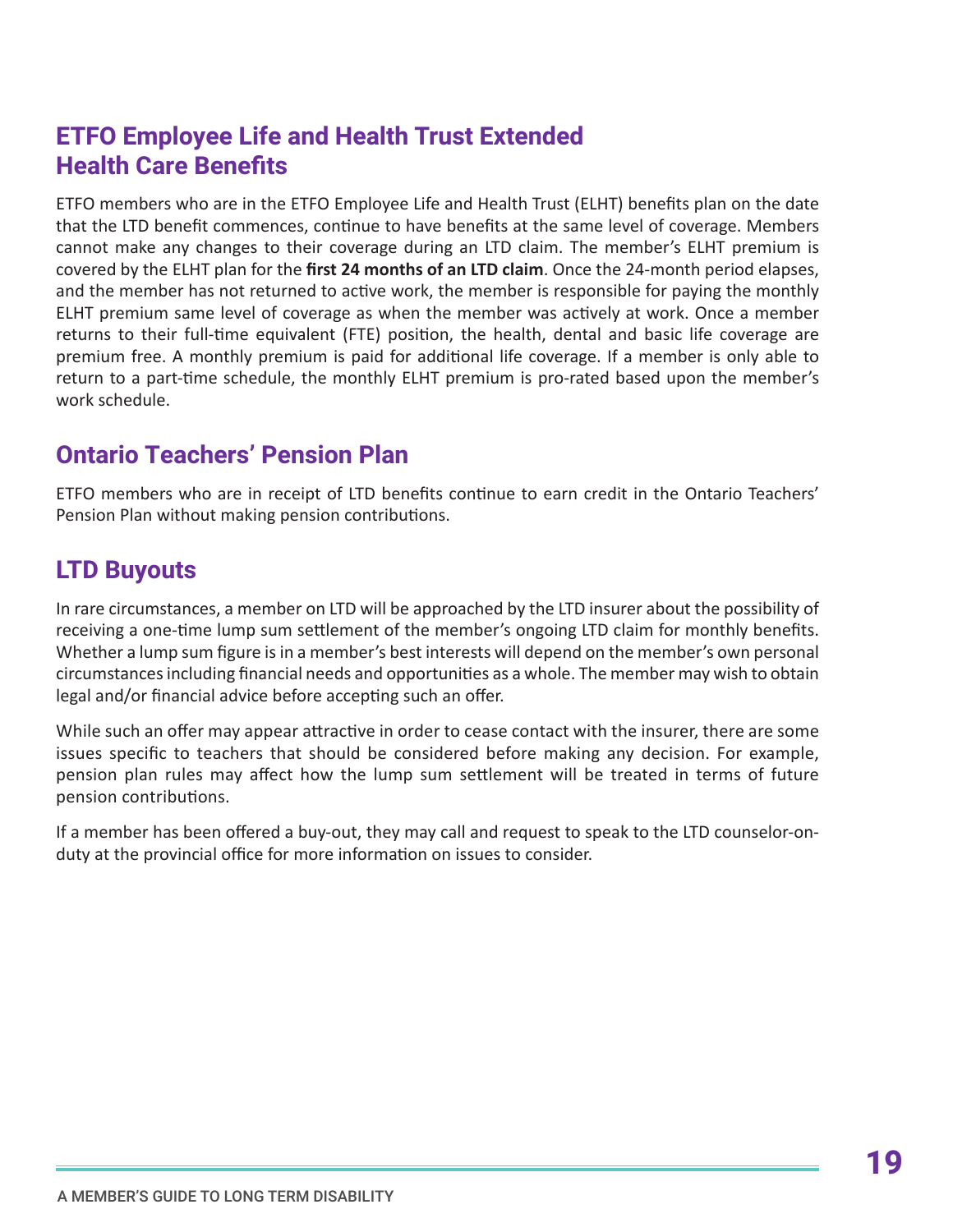# **Long Term Disability Procedures**

- 1. To qualify for support, all cases must meet the *Case Selection Criteria* for LTD assistance. Legal assistance will not be provided automatically.
- 2. Upon receipt of the LTD claim file, it will be reviewed to determine the issues in dispute and whether additional information is needed to support the claim.
- 3. If additional medical information is needed to support the file, ETFO staff will attempt to obtain this information. The medical documentation must objectively support the definition of disability in the LTD policy.
- 4. The member will be contacted to review the issues in dispute and discuss possible next steps.
- 5. In their discretion, ETFO staff may seek a legal opinion as to the merits of the file for proceeding to arbitration or litigation with the insurance carrier.
- 6. Medical evidence in a LTD file must be sufficiently strong to consider proceeding to arbitration or litigation.
- 7. ETFO staff will determine whether to advance a claim to arbitration or litigation with the insurance carrier or whether to extend legal support in some other limited way.
- 8. If ETFO staff agrees to extend legal support, the member will be asked to execute a joint retainer agreement which will set out the extent of the legal services ETFO is supporting. Included in the retainer will be a clause where the member agrees that in the event of a lump sum settlement, the member will contribute the lesser of five per cent (5%) of the negotiated lump sum settlement amount or \$5,000.
- 9. Return-to-work and medical accommodation issues will be dealt with by ETFO locals and where necessary, in consultation with ETFO Professional Relations Services (PRS) staff.

# **Long Term Disability Case Selection Criteria**

ETFO **will not** provide representation to members in the following LTD circumstances:

- 1. If the member has retired or resigned from employment with the school board, and the provincial office was not involved in the member's claim prior to the retirement/ resignation date.
- 2. If the time for initiating legal action against an insurer has expired or there is insufficient time to review a claim prior to the expiration of a time limit.
- 3. If the member has retained their own legal counsel.
- 4. If, in ETFO's opinion, the claim is not sufficiently strong to succeed in litigation against the insurer (i.e., case insufficiently supported by medical documentation and/or no ability to obtain any additional supportive medical evidence).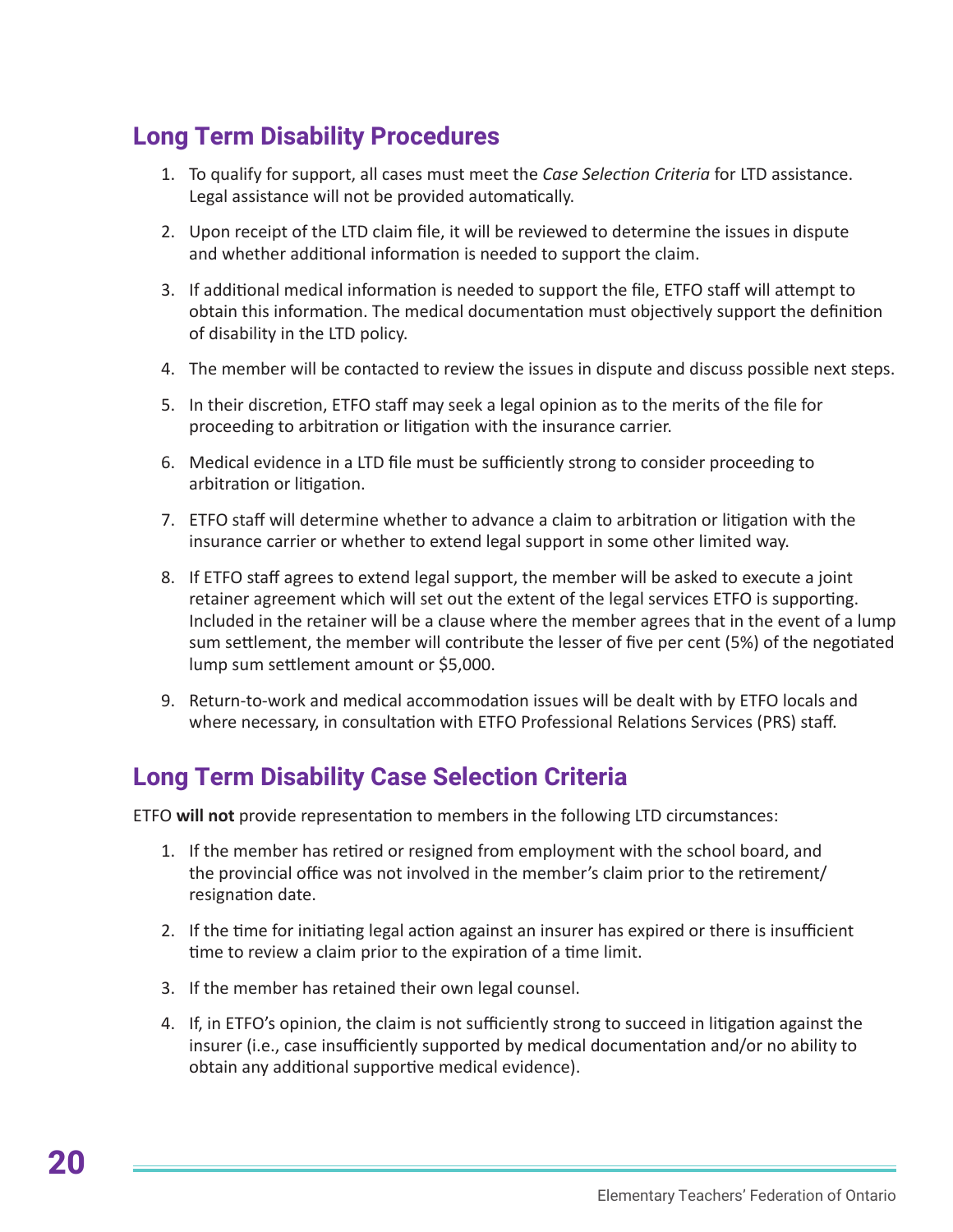# **Checklist for LTD Claim Application Process**

- $\Box$  Have you fully explored all opportunities for a medical accommodation with the employer to assist you in continuing to work?
- $\Box$  Have you discussed your disabling condition with your physician? Are they recommending an extended absence from your specific assignment that is longer than 12 weeks?
- $\Box$  Have you been contacted by the LTD insurer's Early Intervention program? They can be very helpful in providing rehabilitation assistance and other services to assist in the treatment of your illness, so please engage with them.
- $\Box$  Obtain an LTD claims kit from the school board or ETFO local office. Complete the claims kit including the Member's Statement and sign all required consents and authorizations.
- $\Box$  Have your physician(s) completed and submitted the Attending Physician's Statement of Disability for Physical Health Condition and/or Mental Health Condition?
- □ Have you submitted your LTD claims kit **no later than 16-18 weeks** before your paid sick leave and short-term disability leave days will exhaust?
- $\Box$  Are you having reasonable and customary treatment with a specialist, e.g., Oncologist, Psychiatrist or Registered Psychologist, Physiatrist/Neurologist/Acquired Brain Injury program for Concussion/Post-Concussion Syndrome?
- $\Box$  Are you having regular treatment every two to four weeks with your physicians, e.g., family physician and specialist(s)?
- $\Box$  Are you complying with all recommended treatments and therapies, including recommended or prescribed medications?
- $\Box$  Have you been consistent in reporting the same information to all health practitioners?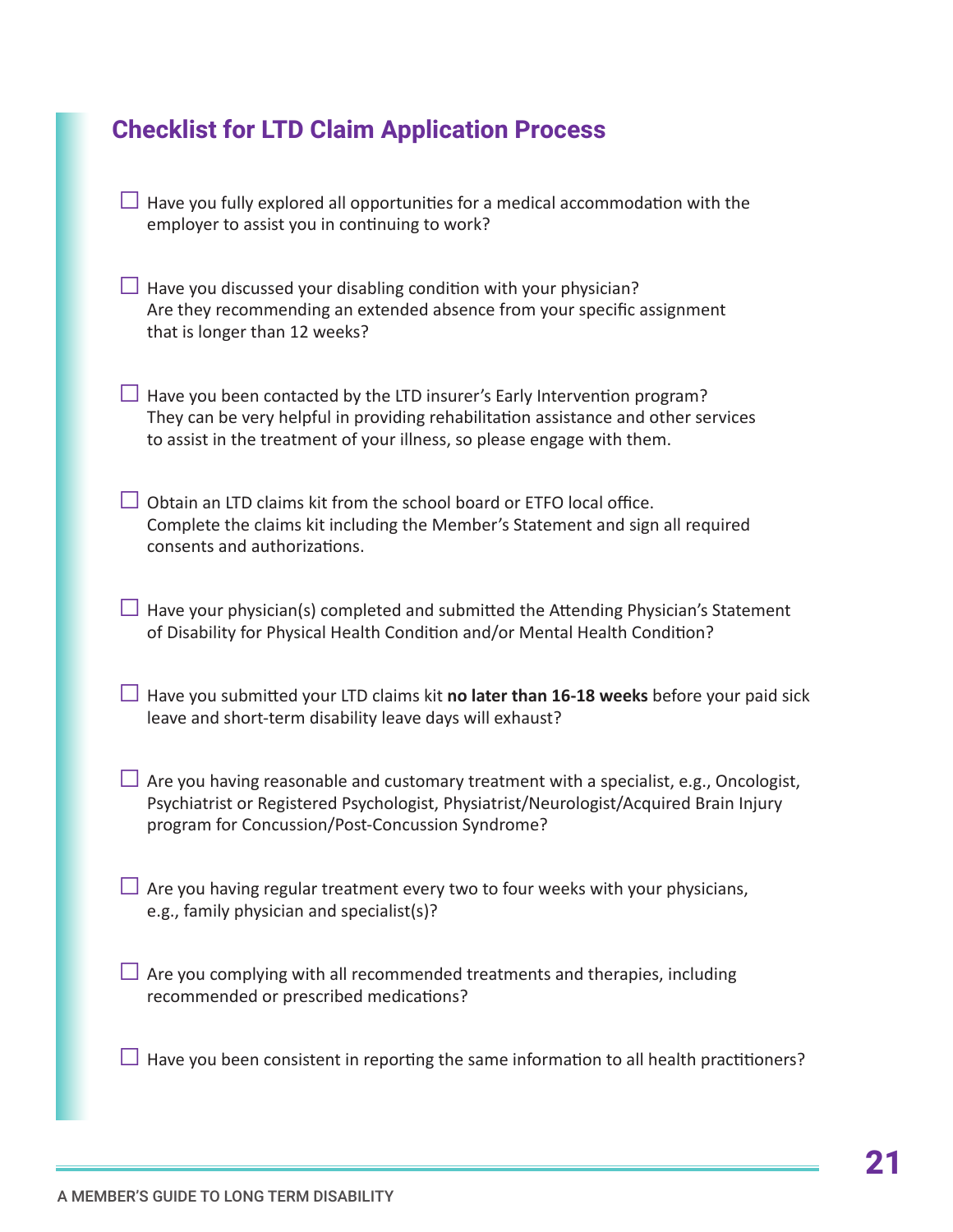| <b>Checklist for LTD Claim Application Process (continued)</b>                                                                                                                                                                       |  |  |
|--------------------------------------------------------------------------------------------------------------------------------------------------------------------------------------------------------------------------------------|--|--|
| Have you participated in the Member Interview with the LTD insurer?                                                                                                                                                                  |  |  |
| $\Box$ Are you reporting your functional restrictions and limitations to the LTD insurer?<br>Have you reported any improvement or deterioration in your functional restrictions<br>and limitations?                                  |  |  |
| $\Box$ If your claim has been denied, have you made arrangements with OTIP and the ELHT<br>plan to pay your monthly premium to keep your extended health care benefits intact?                                                       |  |  |
| $\Box$ If your claim has been denied and your paid sick leave and short-term disability leave<br>have exhausted, have you applied for Employment Insurance (EI) Sick Benefits?<br>canada.ca/en/services/benefits/ei/ei-sickness.html |  |  |
| $\Box$ If your claim has been denied, have you scheduled a meeting with your Disability<br>Service Representative, as noted in the claim denial letter?                                                                              |  |  |
| Have you contacted ETFO to discuss your claim denial or termination?                                                                                                                                                                 |  |  |
| $\Box$ Have you submitted your appeal letter and new medical reports within three months<br>of the claim denial or termination?                                                                                                      |  |  |
| $\Box$ If your LTD appeal has been denied, have you contacted ETFO to discuss the options<br>available to you and next steps?                                                                                                        |  |  |
| $\perp$ If your LTD appeal has been denied, have you applied for Canada Pension Plan<br><b>Disability Benefits?</b><br>canada.ca/en/services/benefits/publicpensions/cpp/cpp-disability-benefit.html                                 |  |  |
| Has your condition improved enough to enable you to return to work? If so, have you<br>contacted your local office for advice and assistance about returning to work?                                                                |  |  |
|                                                                                                                                                                                                                                      |  |  |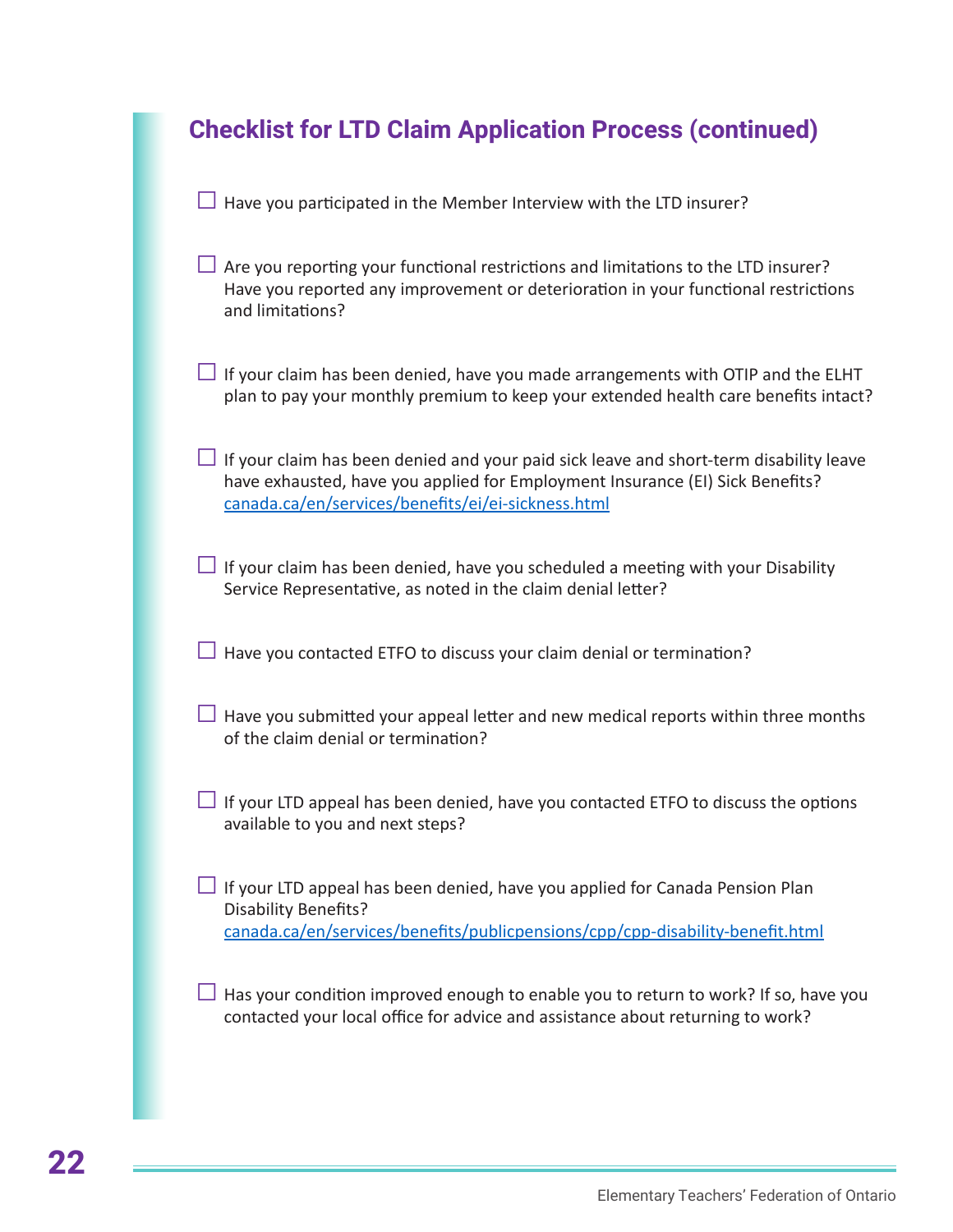# **NOTES**

| <u> 1980 - Johann John Stone, mars eta biztanleria (</u> | ETFO                                 |
|----------------------------------------------------------|--------------------------------------|
|                                                          | <b>FEEO</b><br>$\geq$ $\blacksquare$ |
|                                                          |                                      |